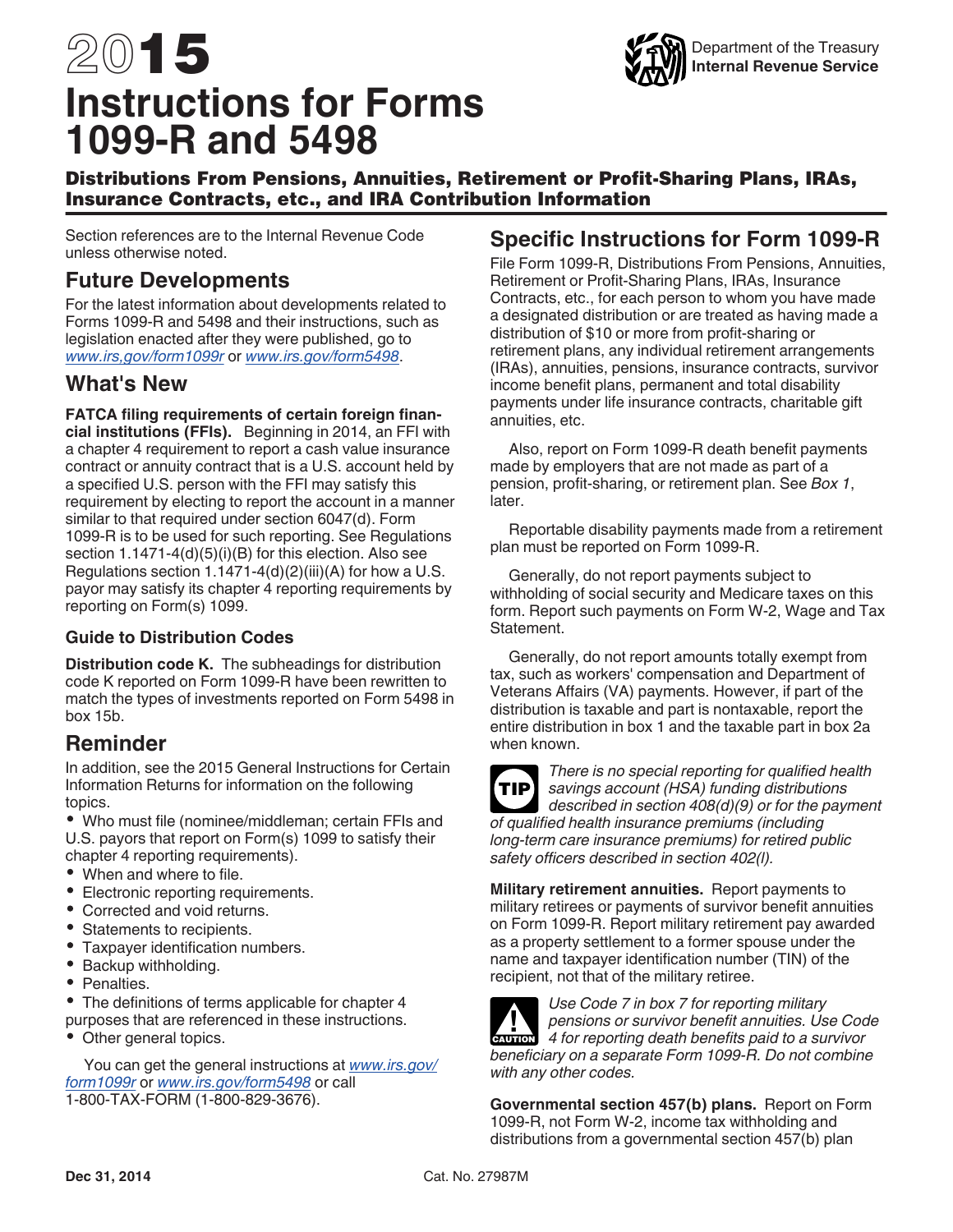<span id="page-1-0"></span>maintained by a state or local government employer. Distributions from a governmental section 457(b) plan to a participant or beneficiary include all amounts that are paid from the plan. For more information, see Notice 2003-20 which is on page 894 of Internal Revenue Bulletin 2003-19, at *[www.irs.gov/pub/irs-irbs/irb03-19.pdf](http://www.irs.gov/pub/irs-irbs/irb03-19.pdf)*. Also see *Governmental section 457(b) plan distributions*, later, for information on distribution codes.

**Nonqualified plans.** Report any reportable distributions from commercial annuities. Report distributions to employee plan participants from section 409A nonqualified deferred compensation plans and eligible nongovernmental section 457(b) plans on Form W-2, not on Form 1099-R; for nonemployees, these payments are reportable on Form 1099-MISC. Also, report distributions to beneficiaries of deceased plan participants on Form 1099-MISC. See the instructions for Form 1099-MISC for more information.

**Section 404(k) dividends.** Distributions of section 404(k) dividends from an employee stock ownership plan (ESOP), including a tax credit ESOP, are reported on Form 1099-R. Distributions other than section 404(k) dividends from the plan must be reported on a separate Form 1099-R.

Section 404(k) dividends paid directly from the corporation to participants or their beneficiaries are reported on Form 1099-DIV. See Announcement 2008-56, 2008-26 I.R.B. 1192, available at *[www.irs.gov/](http://www.irs.gov/irb/2008-26_IRB/ar11.html) [irb/2008-26\\_IRB/ar11.html](http://www.irs.gov/irb/2008-26_IRB/ar11.html)*.

**Charitable gift annuities.** If cash or capital gain property is donated in exchange for a charitable gift annuity, report distributions from the annuity on Form 1099-R. See *Charitable gift annuities*, later.

**Life insurance, annuity, and endowment contracts.**

Report payments of matured or redeemed annuity, endowment, and life insurance contracts. However, you do not need to file Form 1099-R to report the surrender of a life insurance contract if it is reasonable to believe that none of the payment is includible in the income of the recipient. If you are reporting the surrender of a life insurance contract, see *Code 7*, later. See, however, box 1, later, for FFIs reporting in a manner similar to section 6047(d) for chapter 4 purposes..

Report premiums paid by a trustee or custodian for the cost of current life or other insurance protection. Costs of current life insurance protection are not subject to the 10% additional tax under section 72(t). See *Cost of current life insurance protection*, later.

Report charges or payments for a qualified long-term care insurance contract against the cash value of an annuity contract or the cash surrender value of a life insurance contract, which is excludible from gross income under section 72(e)(11). See *Code W*, later.

*Section 1035 exchange.* A tax-free section 1035 exchange is the exchange of (a) a life insurance contract for another life insurance contract, or for an endowment or annuity contract, or for a qualified long-term care insurance contract; or (b) a contract of endowment insurance for another contract of endowment insurance that provides for regular payments to begin no later than they would have begun under the old contract, or for an

annuity contract, or for a qualified long-term care insurance contract; or (c) an annuity contract for an annuity contract or for a qualified long-term care insurance contract; or (d) a qualified long-term care insurance contract for a qualified long-term care insurance contract. A contract shall not fail to be treated as an annuity contract or as a life insurance contract solely because a qualified long-term care insurance contract is a part of or a rider on such contract. However, the distribution of other property or the cancellation of a contract loan at the time of the exchange may be taxable and reportable on a separate Form 1099-R.

These exchanges of contracts are generally reportable on Form 1099-R. However, reporting on Form 1099-R is not required if (a) the exchange occurs within the same company, (b) the exchange is solely a contract for contract exchange, as defined above, that does not result in a designated distribution, and (c) the company maintains adequate records of the policyholder's basis in the contracts. For example, a life insurance contract issued by Company X received in exchange solely for another life insurance contract previously issued by Company X does not have to be reported on Form 1099-R as long as the company maintains the required records. See Rev. Proc. 92-26, 1992-1 C.B. 744, for certain exchanges for which reporting is not required under section 6047(d). Also see Rev. Rul. 2007-24, 2007-21 I.R.B. 1282, available at *[www.irs.gov/irb/2007-21\\_IRB/](http://www.irs.gov/irb/2007-21_IRB/ar15.html) [ar15.html](http://www.irs.gov/irb/2007-21_IRB/ar15.html)* for certain transactions that do not qualify as tax-free exchanges. For more information on partial exchanges of annuity contracts, see Rev. Proc. 2011-38, 2011-30 I.R.B. 66, available at *[www.irs.gov/irb/](http://www.irs.gov/irb/2011-30_IRB/ar09.html) [2011-30\\_IRB/ar09.html](http://www.irs.gov/irb/2011-30_IRB/ar09.html)*.

For more information on reporting taxable exchanges, see *Box 1*, later.

**Prohibited transactions.** If an IRA owner engages in a prohibited transaction with respect to an IRA, the assets of the IRA are treated as distributed on the first day of the tax year in which the prohibited transaction occurs. IRAs that include, or consist of, non-marketable securities and/or closely held investments, in which the IRA owner effectively controls the underlying assets of such securities or investments, have a greater potential for resulting in a prohibited transaction. Enter Code 5 in box 7.

# **Designated Roth Account Contributions**

An employer offering a section 401(k), 403(b), or governmental section 457(b) plan may allow participants to contribute all or a portion of the elective deferrals they are otherwise eligible to make to a separate designated Roth account established under the plan. Contributions made under a section 401(k) plan must meet the requirements of Regulations section 1.401(k)-1(f) (Regulations section 1.403(b)-3(c) for a section 403(b) plan). Under the terms of the section 401(k) plan, section 403(b) plan, or governmental section 457(b) plan, the designated Roth account must meet the requirements of section 402A.

**Distributions allocable to an in-plan Roth rollover (IRR).** The distribution of an amount allocable to the taxable amount of an in-plan Roth rollover (IRR), made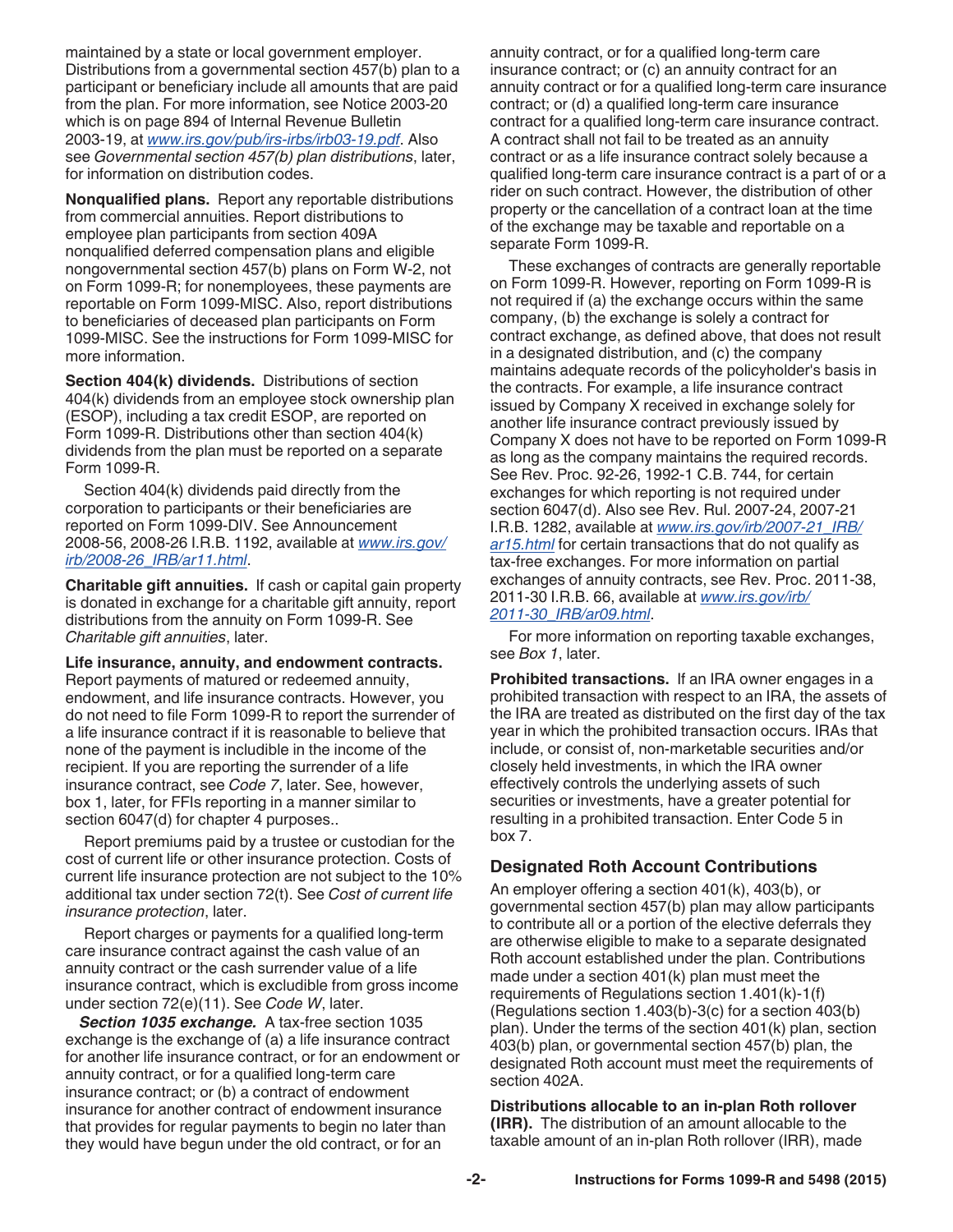<span id="page-2-0"></span>within the 5-year period beginning with the first day of the participant's tax year in which the rollover was made, is treated as includible in gross income for purposes of applying section 72(t) to the distribution. The total amount allocable to such an IRR is reported in box 10. See the instructions for *Box 10*, later.

# **IRA Distributions**



*For deemed IRAs under section 408(q), use the rules that apply to traditional IRAs or Roth IRAs as applicable. Simplified employee pension (SEP) IRAs and savings incentive match plan for employees (SIMPLE) IRAs, however, may not be used as deemed IRAs.*

**Deemed IRAs.** For more information on deemed IRAs in qualified employer plans, see Regulations section 1.408(q)-1.

**IRAs other than Roth IRAs.** Unless otherwise instructed, distributions from any IRA that is not a Roth IRA must be reported in boxes 1 and 2a. Check the "Taxable amount not determined" box in box 2b. But see:

*Traditional, SEP, or SIMPLE IRA*, later, for how to report the withdrawal of IRA contributions under section 408(d)(4),

*Transfers*, later, for information on trustee-to-trustee transfers, including recharacterizations,

• Reporting a corrective distribution from an IRA under section 408(d)(5), later,

• Reporting IRA revocations or account closures due to Customer Identification Program failures, later, and

• Reporting a transfer from a SIMPLE IRA to a non-SIMPLE IRA within the first 2 years of plan participation, later.

The direct rollover provisions beginning later do not apply to distributions from any IRA. However, taxable distributions from traditional IRAs and SEP IRAs may be rolled over into an eligible retirement plan. See section 408(d)(3). SIMPLE IRAs may also be rolled over into an eligible retirement plan, but only after the 2-year period described in section 72(t)(6).

An IRA includes all investments under one IRA plan or account. File only one Form 1099-R for distributions from all investments under one plan that are paid in 1 year to one recipient, unless you must enter different codes in box 7. You do not have to file a separate Form 1099-R for each distribution under the plan.

**Roth IRAs.** For distributions from a Roth IRA, report the gross distribution in box 1 but generally leave box 2a blank. Check the "Taxable amount not determined" box in box 2b. Enter Code J, Q, or T as appropriate in box 7. Do not use any other codes with Code Q or Code T. You may enter Code 8 or P with Code J. For the withdrawal of excess contributions, see *Roth IRA*, later. It is not necessary to mark the IRA/SEP/SIMPLE checkbox.

**Roth IRA conversions.** You must report a traditional, SEP, or SIMPLE IRA distribution that you know is converted this year to a Roth IRA in boxes 1 and 2a (checking box 2b "Taxable amount not determined" unless otherwise directed elsewhere in these instructions), even if the conversion is a trustee-to-trustee transfer or is with the same trustee. Enter Code 2 or 7 in box 7 depending on the participant's age.



*A separate Form 1099-R must be used to report the total annual distribution from a designated*  **Roth account.**<br> **Proth account.** 

# **IRA Revocation or Account Closure**

If a traditional or Roth IRA is revoked during its first 7 days (under Regulations section  $1.408 - 6(d)(4)(ii)$ ) or is closed at any time by the IRA trustee or custodian due to a failure of the taxpayer to satisfy the Customer Identification Program requirements described in section 326 of the USA PATRIOT Act, the distribution from the IRA must be reported. In addition, Form 5498, IRA Contribution Information, must be filed to report any regular, rollover, Roth IRA conversion, SEP IRA, or SIMPLE IRA contribution to an IRA that is subsequently revoked or closed by the trustee or custodian.

If a regular contribution is made to a traditional or Roth IRA that later is revoked or closed, and a distribution is made to the taxpayer, enter the gross distribution in box 1. If no earnings are distributed, enter 0 (zero) in box 2a and Code 8 in box 7 for a traditional IRA and Code J for a Roth IRA. If earnings are distributed, enter the amount of earnings in box 2a. For a traditional IRA, enter Codes 1 and 8, if applicable, in box 7; for a Roth IRA, enter Codes J and 8, if applicable. These earnings could be subject to the 10% early distribution tax under section 72(t). If a rollover contribution is made to a traditional or Roth IRA that later is revoked or closed, and distribution is made to the taxpayer, enter in boxes 1 and 2a of Form 1099-R the gross distribution and the appropriate code in box 7 (Code J for a Roth IRA). Follow this same procedure for a transfer from a traditional or Roth IRA to another IRA of the same type that later is revoked or closed. The distribution could be subject to the 10% early distribution tax under section 72(t).

If an IRA conversion contribution or a rollover from a qualified plan is made to a Roth IRA that later is revoked or closed, and a distribution is made to the taxpayer, enter the gross distribution in box 1 of Form 1099-R. If no earnings are distributed, enter 0 (zero) in box 2a and Code J in box 7. If earnings are distributed, enter the amount of the earnings in box 2a and Code J in box 7. These earnings could be subject to the 10% early distribution tax under section 72(t).

If an employer SEP IRA or SIMPLE IRA plan contribution is made and the SEP IRA or SIMPLE IRA is revoked by the employee or is closed by the trustee or custodian, report the distribution as fully taxable.

For more information on IRAs that have been revoked, see Rev. Proc. 91-70, 1991-2 C.B. 899.

# **Deductible Voluntary Employee Contributions (DVECs)**

If you are reporting a total distribution from a plan that includes a distribution of DVECs, you may file a separate Form 1099-R to report the distribution of DVECs. If you do, report the distribution of DVECs in boxes 1 and 2a on the separate Form 1099-R. For the direct rollover (explained later) of funds that include DVECs, a separate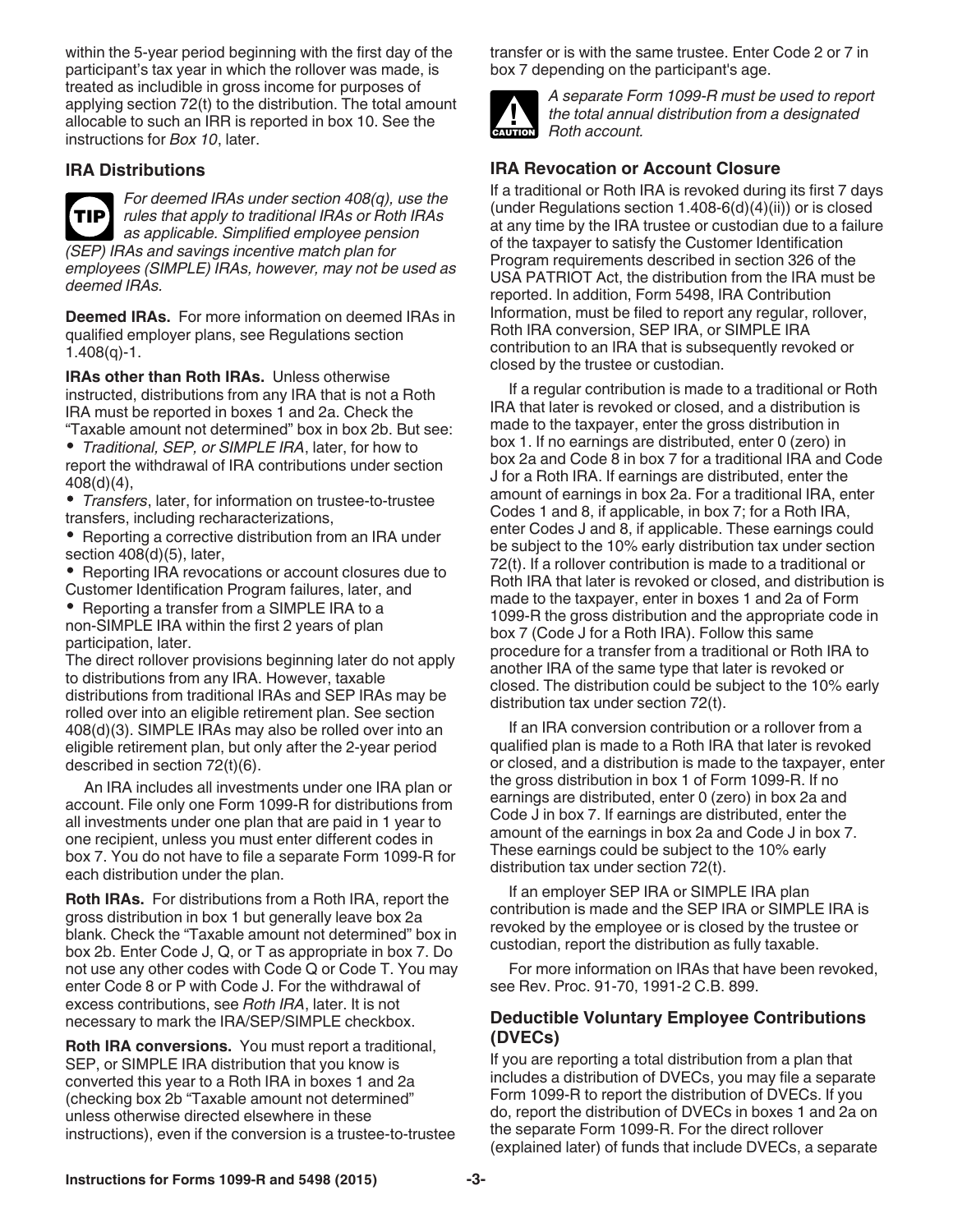<span id="page-3-0"></span>Form 1099-R is not required to report the direct rollover of the DVECs.

# **Direct Rollovers**

You must report a direct rollover of an eligible rollover distribution. A direct rollover is the direct payment of the distribution from a qualified plan, a section 403(b) plan, or a governmental section 457(b) plan to a traditional IRA, Roth IRA, or other eligible retirement plan. For additional rules regarding the treatment of direct rollovers from designated Roth accounts, see *Designated Roth accounts*, later. A direct rollover may be made for the employee, for the employee's surviving spouse, for the spouse or former spouse who is an alternate payee under a qualified domestic relations order (QDRO) or for a nonspouse designated beneficiary, in which case the direct rollover can only be made to an inherited IRA. If the distribution is paid to the surviving spouse, the distribution is treated in the same manner as if the spouse were the employee. See Part V of Notice 2007-7, 2007-5 I.R.B. 395, available at *[www.irs.gov/irb/2007-05\\_IRB/ar11.html](http://www.irs.gov/irb/2007-05_IRB/ar11.html)*, which has been modified by Notice 2009-82, 2009-41 I.R.B. 491, available at *[www.irs.gov/irb/2009-41\\_IRB/](http://www.irs.gov/irb/2009-41_IRB/ar12.html) [ar12.html](http://www.irs.gov/irb/2009-41_IRB/ar12.html)* for guidance on direct rollovers by nonspouse designated beneficiaries. See also Notice 2008-30, Part II, 2008-12 I.R.B. 638, available at *[www.irs.gov/irb/](http://www.irs.gov/irb/2008-12_IRB/ar11.html) [2008-12\\_IRB/ar11.html](http://www.irs.gov/irb/2008-12_IRB/ar11.html)*, which has been amplified and clarified by Notice 2009-75, 2009-39 I.R.B. 436, available at *[www.irs.gov/irb/2009-39\\_IRB/ar15.html](http://www.irs.gov/irb/2009-39_IRB/ar15.html)*, for questions and answers covering rollover contributions to Roth IRAs.

*Notice 2007-7 and Notice 2008-30 do not reflect changes made to section 402 by the Worker,*  **Retiree, and Employer Recovery Act of 2008.**<br> **Retiree, and Employer Recovery Act of 2008.** 

An eligible rollover distribution is any distribution of all or any portion of the balance to the credit of the employee (including net unrealized appreciation (NUA)) from a qualified plan, a section 403(b) plan or a governmental section 457(b) plan except:

1. One of a series of substantially equal periodic payments made at least annually over:

a. The life of the employee or the joint lives of the employee and the employee's designated beneficiary,

b. The life expectancy of the employee or the joint life and last survivor expectancy of the employee and the employee's designated beneficiary, or

c. A specified period of 10 years or more.

2. A required minimum distribution (RMD) under section 401(a)(9). A plan administrator is permitted to assume there is no designated beneficiary for purposes of determining the minimum distribution.

3. Elective deferrals (under section  $402(q)(3)$ ) and employee contributions (including earnings on each) returned because of the section 415 limits.

4. Corrective distributions of excess deferrals (under section 402(g)) and earnings.

5. Corrective distributions of excess contributions under a qualified cash or deferred arrangement (under section 401(k)) and excess aggregate contributions (under section 401(m)) and earnings.

6. Loans treated as deemed distributions (under section 72(p)). However, plan loan offset amounts can be eligible rollover distributions. See Regulations section 1.402(c)-2, Q/A-9.

7. Section 404(k) dividends.

8. Cost of current life insurance protection.

9. Distributions to a payee other than the employee, the employee's surviving spouse, a spouse or former spouse who is an alternate payee under a QDRO, or a nonspouse designated beneficiary.

10. Any hardship distribution.

11. A permissible withdrawal under section 414(w).

12. Prohibited allocations of securities in an S corporation that are treated as deemed distributions.

13. Distributions of premiums for accident or health insurance under Regulations section 1.402(a)-1(e).

Amounts paid under an annuity contract purchased for and distributed to a participant under a qualified plan can qualify as eligible rollover distributions. See Regulations section 1.402(c)-2, Q/A-10.

**Automatic rollovers.** Eligible rollover distributions may also include involuntary distributions that are more than \$1,000 but \$5,000 or less and are made from a qualified plan to an IRA on behalf of a plan participant. Involuntary distributions are generally subject to the automatic rollover provisions of section 401(a)(31)(B) and must be paid in a direct rollover to an IRA, unless the plan participant elects to receive the distribution directly.

For information on the notification requirements, see *Explanation to Recipients Before Eligible Rollover Distributions (Section 402(f) Notice)*, later. For additional information, also see Notice 2005-5, 2005-3 I.R.B. 337, available at *[www.irs.gov/irb/2005-03\\_IRB/ar10.html](http://www.irs.gov/irb/2005-03_IRB/ar10.html)*, modified by Notice 2005-95, 2005-51 I.R.B. 1172, available at *[www.irs.gov/irb/2005-51\\_IRB/ar12.html](http://www.irs.gov/irb/2005-51_IRB/ar12.html)*.

**Reporting a direct rollover.** Report a direct rollover in box 1 and a 0 (zero) in box 2a, unless the rollover is a direct rollover of a qualified rollover contribution other than from a designated Roth account. See *Qualified rollover contributions as defined in section 408A(e)*, later. You do not have to report capital gain in box 3 or NUA in box 6. Enter Code G in box 7 unless the rollover is a direct rollover from a designated Roth account to a Roth IRA. See *Designated Roth accounts*, later. If the direct rollover is made by a nonspouse designated beneficiary, also enter Code 4 in box 7.

Prepare the form using the name and social security number (SSN) of the person for whose benefit the funds were rolled over (generally the participant), not those of the trustee of the traditional IRA or other plan to which the funds were rolled.

If part of the distribution is a direct rollover and part is distributed to the recipient, prepare two Forms 1099-R.

For more information on eligible rollover distributions, including substantially equal periodic payments, RMDs, and plan loan offset amounts, see Regulations sections 1.402(c)-2 and 1.403(b)-7(b). Also, see Rev. Rul. 2002-62 which is on page 710 of Internal Revenue Bulletin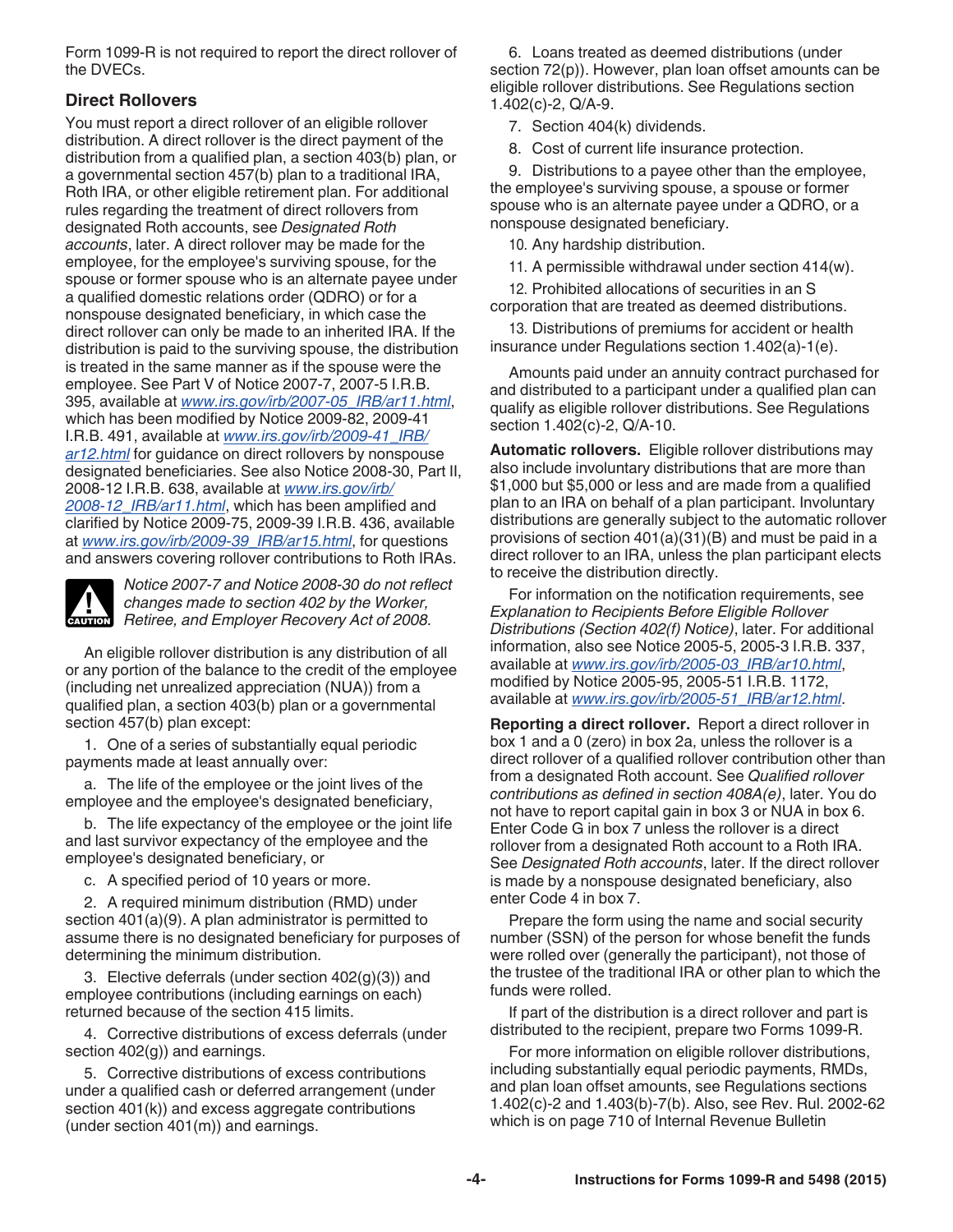### <span id="page-4-0"></span>2002-42 at *[www.irs.gov/pub/irs-irbs/irb02-42.pdf](http://www.irs.gov/pub/irs-irbs/irb02-42.pdf)* for guidance on substantially equal periodic payments.

*For information on distributions of amounts attributable to rollover contributions separately accounted for by an eligible retirement plan and if permissible timing restrictions apply, see Rev. Rul. 2004-12, 2004-7 I.R.B. 478, available at [www.irs.gov/irb/](http://www.irs.gov/irb/2004-07_IRB/ar08.html) [2004-07\\_IRB/ar08.html.](http://www.irs.gov/irb/2004-07_IRB/ar08.html)* **TIP**

*Designated Roth accounts.* A direct rollover from a designated Roth account may only be made to another designated Roth account or to a Roth IRA. A distribution from a Roth IRA, however, cannot be rolled over into a designated Roth account. In addition, a plan is permitted to treat the balance of the participant's designated Roth account and the participant's other accounts under the plan as accounts held under two separate plans for purposes of applying the automatic rollover rules of section  $401(a)(31)(B)$  and  $Q/A-9$  through  $Q/A-11$  of Regulations section 1.401(a)(31)-1. Thus, if a participant's balance in the designated Roth account is less than \$200, the plan is not required to offer a direct rollover election or to apply the automatic rollover provisions to such balance.

A distribution from a designated Roth account that is a qualified distribution is tax-free. A qualified distribution is a disabililty) and after the 5-taxable-year period that begins with the first day of the first taxable year in which the employee makes a contribution to the designated Roth account. Certain amounts, including corrective distributions, cannot be qualified distributions. See Regulations section 1.402A-1.

If any portion of a distribution from a designated Roth account that is not includible in gross income is to be rolled over into a designated Roth account under another plan, the rollover must be accomplished by a direct rollover. Any portion not includible in gross income that is distributed to the employee, however, cannot be rolled over to another designated Roth account, though it can be rolled over into a Roth IRA within the 60-day period described in section 402(c)(3). In the case of a direct rollover, the distributing plan is required to report to the recipient plan the amount of the investment (basis) in the contract and the first year of the 5-taxable-year period, or that the distribution is a qualified distribution.

For a direct rollover of a distribution from a designated Roth account to a Roth IRA, enter the amount rolled over in box 1 and 0 (zero) in box 2a. Use Code H in box 7. For all other distributions from a designated Roth account, use Code B in box 7, unless Code E applies. If the direct rollover is from one designated Roth account to another designated Roth account, also enter Code G in box 7.

For a direct rollover of a distribution from a section 401(k) plan, a section 403(b) plan, or a governmental section 457(b) plan to a designated Roth account in the same plan, enter the amount rolled over in box 1, the taxable amount in box 2a, and any basis recovery amount in box 5. Use Code G in box 7.

*Qualified rollover contributions as defined in*  section 408A(e). A qualified rollover contribution as defined in section 408A(e) is:

A rollover contribution to a Roth IRA from another IRA that meets the requirements of section 408(d)(3) or

A rollover contribution to a Roth IRA from an eligible retirement plan (other than an IRA) that meets the requirements of section 408A(e)(1)(B).

For reporting a rollover from an IRA other than a Roth IRA to a Roth IRA, see *Roth IRA conversions*, earlier and later.

For a direct rollover of an eligible rollover distribution to a Roth IRA (other than from a designated Roth account), report the total amount rolled over in box 1, the taxable amount in box 2a, and any basis recovery amount in box 5. (See the instructions for *Box 5*, later.) Use Code G in box 7. If the direct rollover is made on behalf of a nonspouse designated beneficiary, also enter Code 4 in box 7.

For reporting instructions for a direct rollover from a designated Roth account, see *Designated Roth accounts*, earlier.

# **Explanation to Recipients Before Eligible Rollover Distributions (Section 402(f) Notice)**

payment that is made both after age 59**<sup>1</sup> <sup>2</sup>** (or after death or For qualified plans, section 403(b) plans, and governmental section 457(b) plans, the plan administrator must provide to each recipient of an eligible rollover distribution an explanation using either a written paper document or an electronic medium (section 402(f) notice). The explanation must be provided no more than 180 days and no fewer than 30 days before making an eligible rollover distribution or before the annuity starting date. However, if the recipient who has received the section 402(f) notice affirmatively elects a distribution, you will not fail to satisfy the timing requirements merely because you make the distribution fewer than 30 days after you provided the notice as long as you meet the requirements of Regulations section 1.402(f)-1, Q/A-2. The electronic section 402(f) notice must meet the requirements for using electronic media in Regulations section 1.401(a)-21.

> The notice must explain the rollover rules, the special tax treatment for certain lump-sum distributions, the direct rollover option (and any default procedures), the mandatory 20% withholding rules, and an explanation of how distributions from the plan to which the rollover is made may have different restrictions and tax consequences than the plan from which the rollover is made. The notice is permitted to be sent either as a written paper document or through an electronic medium; see Regulations section 1.402(f)-1, Q/A-5.

> For periodic payments that are eligible rollover distributions, you must provide the notice before the first payment and at least once a year as long as the payments continue. For section 403(b) plans, the payer must provide an explanation of the direct rollover option within the time period described earlier or some other reasonable period of time.

Notice 2009-68, 2009-39 I.R.B. 423, available at *[www.irs.gov/irb/2009-39\\_IRB/ar14.html](http://www.irs.gov/irb/2009-39_IRB/ar14.html)*, contains two safe harbor explanations that may be provided to recipients of eligible rollover distributions from an employer plan in order to satisfy section 402(f). See also Notice 2009-75, and, if the plan offers IRRs, Notice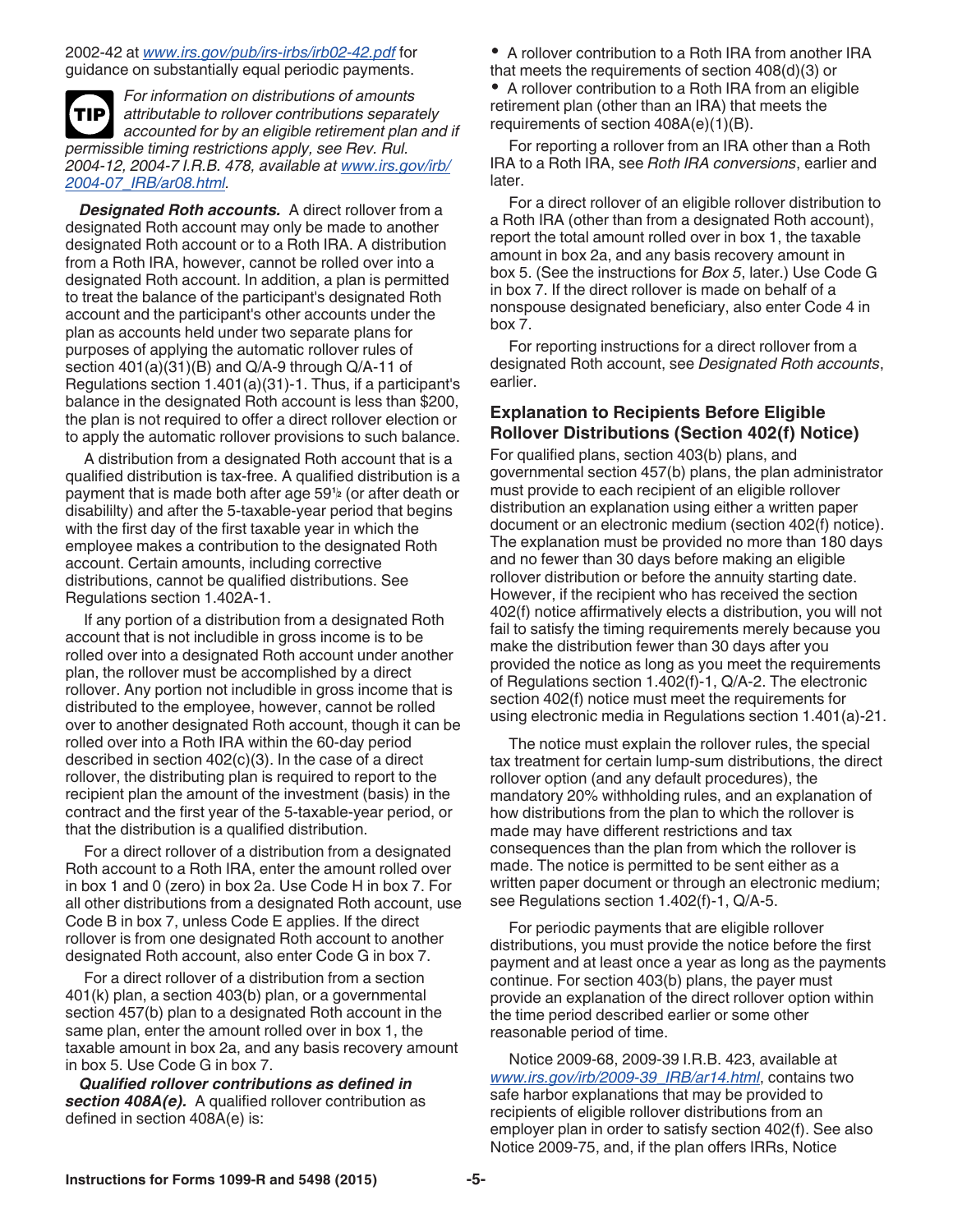<span id="page-5-0"></span>2010-84, Q/A-5, 2010-51 I.R.B. 872, which is available at *[www.irs.gov/irb/2010-51\\_IRB/ar11.html](http://www.irs.gov/irb/2010-51_IRB/ar11.html)*.

**Involuntary distributions.** For involuntary distributions paid to an IRA in a direct rollover (automatic rollover) you may satisfy the notification requirements of section 401(a) (31)(B)(i) either separately or as a part of the section 402(f) notice. The notification must be in writing and may be sent using electronic media in accordance with Q/A-5 of Regulations section 1.402(f)-1. Also see Notice 2005-5, Q/A-15.

# **Transfers**

Generally, do not report a transfer between trustees or issuers that involves no payment or distribution of funds to the participant, including a trustee-to-trustee transfer from one IRA to another IRA, valid transfers from one section 403(b) plan in accordance with paragraphs 1 through 3 of Regulations section 1.403(b)-10(b), or for the purchase of permissive service credit under section 403(b)(13) or section 457(e)(17) in accordance with paragraph 4 of Regulations section 1.403(b)-10(b) and Regulations section 1.457-10(b)(8). However, you must report:

- Recharacterized IRA contributions;
- Roth IRA conversions;

• Direct rollovers from qualified plans, section 403(b) plans or governmental section 457(b) plans, including any direct rollovers from such plans that are IRRs or are qualified rollover contributions described in section 408A(e); and

• Direct payments from IRAs to accepting employer plans.

**IRA recharacterizations.** You must report each recharacterization of an IRA contribution. If a participant makes a contribution to an IRA (first IRA) for a year, the participant may choose to recharacterize the contribution by transferring, in a trustee-to-trustee transfer, any part of the contribution (plus earnings) to another IRA (second IRA). The contribution is treated as made to the second IRA (recharacterization). A recharacterization may be made with the same trustee or with another trustee. The trustee of the first IRA must report the recharacterization as a distribution on Form 1099-R and the contribution to the first IRA and its character on Form 5498.

Enter the fair market value (FMV) of the amount recharacterized in box 1, 0 (zero) in box 2a, and Code R in box 7 if reporting a recharacterization of a prior-year (2014) contribution or Code N if reporting a recharacterization of a contribution in the same year (2015). It is not necessary to check the IRA/SEP/SIMPLE checkbox. For more information on how to report, see Notice 2000-30 on page 1266 of Internal Revenue Bulletin 2000-25 at *[www.irs.gov/pub/irs-irbs/irb00-25.pdf](http://www.irs.gov/pub/irs-irbs/irb00-25.pdf)*.

**Section 1035 exchange.** You may have to report exchanges of insurance contracts, including an exchange under section 1035, under which any designated distribution may be made. For a section 1035 exchange that is in part taxable, file a separate Form 1099-R to report the taxable amount. See *Section 1035 exchange*, earlier.

**SIMPLE IRAs.** Do not report a trustee-to-trustee transfer from one SIMPLE IRA to another SIMPLE IRA. However,

you must report as a taxable distribution in boxes 1 and 2a a trustee-to-trustee transfer from a SIMPLE IRA to an IRA that is not a SIMPLE IRA during the 2-year period beginning on the day contributions are first deposited in the individual's SIMPLE IRA by the employer. Use Code S in box 7 if appropriate.

**Transfer of an IRA to spouse.** If you transfer or re-designate an interest from one spouse's IRA to an IRA for the other spouse under a divorce or separation instrument, the transfer or re-designation as provided under section 408(d)(6) is tax free. Do not report such a transfer on Form 1099-R.

# **Corrective Distributions**

You must report on Form 1099-R corrective distributions of excess deferrals, excess contributions and excess aggregate contributions under section 401(a) plans, section 401(k) cash or deferred arrangements, section 403(a) annuity plans, section 403(b) salary reduction agreements, and salary reduction simplified employee pensions (SARSEPs) under section 408(k)(6). Excess contributions that are recharacterized under a section 401(k) plan are treated as distributed. Corrective distributions must include earnings through the end of the year in which the excess arose. These distributions are reportable on Form 1099-R and are generally taxable in the year of the distribution (except for excess deferrals under section 402(g)). Enter Code 8 or P in box 7 (with Code B if applicable) to designate the distribution and the year it is taxable.

Use a separate Form 1099-R to report a corrective distribution from a designated Roth account.



*The total amount of the elective deferral is reported in box 12 of Form W-2. See the Instructions for Forms W-2 and W-3 for more information.*

For more information about reporting corrective distributions see: the *Guide to Distribution Codes*, later; Notice 89-32, 1989-1 C.B. 671; Notice 88-33, 1988-1 C.B. 513; Notice 87-77, 1987-2 C.B. 385; and the Regulations under sections 401(k), 401(m), 402(g), and 457.

**Excess deferrals.** Excess deferrals under section 402(g) can occur in section 401(k) plans, section 403(b) plans or SARSEPs. If distributed by April 15 of the year following the year of deferral, the excess is taxable to the participant in the year of deferral (other than designated Roth contributions), but the earnings are taxable in the year distributed. Except for a SARSEP, if the distribution occurs after April 15, the excess is taxable in the year of deferral and the year distributed. The earnings are taxable in the year distributed. For a SARSEP, excess deferrals not withdrawn by April 15 are considered regular IRA contributions subject to the IRA contribution limits. Corrective distributions of excess deferrals are not subject to federal income tax withholding or social security and Medicare taxes. For losses on excess deferrals, see *Losses*, below. See Regulations section 1.457-4(e) for special rules relating to excess deferrals under governmental section 457(b) plans.

**Excess contributions.** Excess contributions can occur in a section 401(k) plan or a SARSEP. All distributions of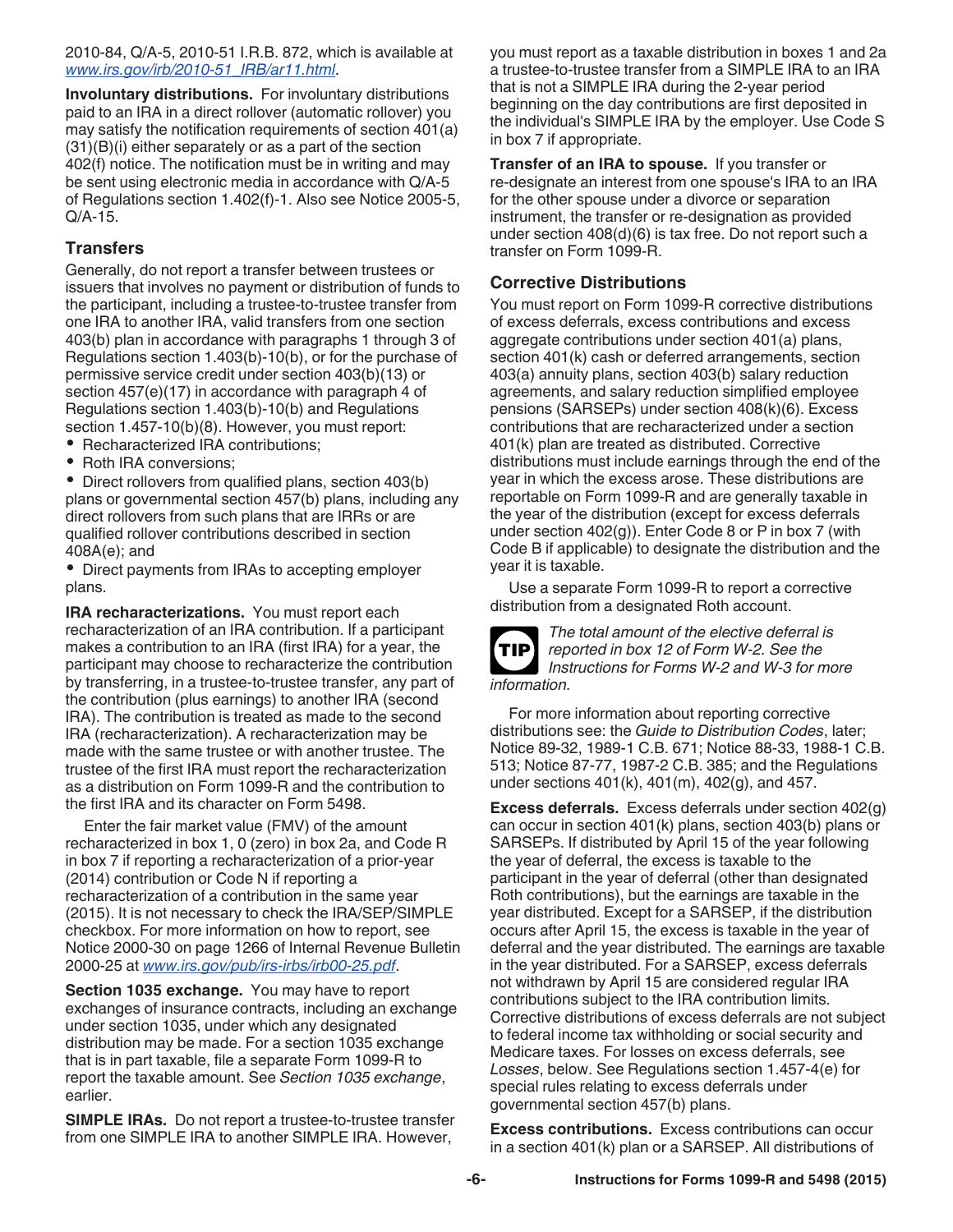<span id="page-6-0"></span>the excess contributions plus earnings (other than designated Roth contributions), including recharacterized excess contributions, are taxable to the participant in the year of distribution. Report the gross distribution in box 1 of Form 1099-R. In box 2a, enter the excess contribution and earnings distributed less any designated Roth contributions. For a SARSEP, the employer must notify the participant by March 15 of the year after the year the excess contribution was made that the participant must withdraw the excess and earnings. All distributions from a SARSEP are taxable in the year of distribution. An excess contribution not withdrawn by April 15 of the year after the year of notification is considered a regular IRA contribution subject to the IRA contribution limits.



*Regulations have not been updated for SARSEPs.*

**Excess aggregate contributions.** Excess aggregate contributions under section 401(m) can occur in section 401(a), section 401(k), section 403(a), and section 403(b) plans. A corrective distribution of excess aggregate contributions plus earnings is taxable to the participant in the year the distribution was made. Report the gross distribution in box 1 of Form 1099-R. In box 2a, enter the excess and earnings distributed less any after-tax contributions.

**Losses.** If a corrective distribution of an excess deferral is made in a year after the year of deferral and a net loss has been allocated to the excess deferral, report the corrective distribution amount in boxes 1 and 2a of Form 1099-R for the year of the distribution with the appropriate distribution code in box 7. If the excess deferrals consist of designated Roth contributions, report the corrective distribution amount in box 1, 0 (zero) in box 2a, and the appropriate distribution code in box 7. However, taxpayers must include the total amount of the excess deferral (unadjusted for loss) in income in the year of deferral, and they may report a loss on the tax return for the year the corrective distribution is made.

# **Distributions under Employee Plans Compliance Resolution System (EPCRS)**

The procedure for correcting excess annual additions under section 415 is explained in the latest EPCRS revenue procedure in section 6.06 of Rev. Proc. 2013-12, 2013-4 I.R.B. 313, available at *[www.irs.gov/irb/](http://www.irs.gov/irb/2013-04_IRB/ar06.html) [2013-04\\_IRB/ar06.html](http://www.irs.gov/irb/2013-04_IRB/ar06.html)*.

Distributions to correct a section 415 failure are not eligible rollover distributions although they are subject to federal income tax withholding under section 3405. They are not subject to social security, Medicare, or Federal Unemployment Tax Act (FUTA) taxes. In addition, such distributions are not subject to the 10% early distribution tax under section 72(t).

You may report the distribution of elective deferrals (other than designated Roth contributions) and employee contributions (and earnings attributable to such elective deferrals and employee contributions) on the same Form 1099-R. However, if you made other distributions during the year, report them on a separate Form 1099-R. Because the distribution of elective deferrals (other than

designated Roth contributions) is fully taxable in the year distributed (no part of the distribution is a return of the investment in the contract), report the total amount of the distribution in boxes 1 and 2a. Leave box 5 blank, and enter Code E in box 7. For a return of employee contributions (or designated Roth contributions) plus earnings, enter the gross distribution in box 1, the earnings attributable to the employee contributions (or designated Roth contributions) being returned in box 2a, and the employee contributions (or designated Roth contributions) being returned in box 5. Enter Code E in box 7. For more information, see Rev. Proc. 92-93, 1992-2 C.B. 505.

Similar rules apply to other corrective distributions under EPCRS. Also, special Form 1099-R reporting is available for certain plan loan failures. See section 6.07 of Rev. Proc. 2013-12 for details.

If excess employer contributions (other than elective deferrals), and the earnings on them, under SEP, SARSEP, or SIMPLE IRA plans are returned to an employer (with the participant's consent), enter the gross distribution (excess and earnings) in box 1 and 0 (zero) in box 2a. Enter Code E in box 7.

# **Failing the ADP or ACP Test After a Total Distribution**

If you make a total distribution in 2015 and file a Form 1099-R with the IRS and then discover in 2016 that the plan failed either the section 401(k)(3) actual deferral percentage (ADP) test for 2015 and you compute excess contributions or the section 401(m)(2) actual contribution percentage (ACP) test and you compute excess aggregate contributions, you must recharacterize part of the total distribution as excess contributions or excess aggregate contributions. First, file a CORRECTED Form 1099-R for 2015 for the correct amount of the total distribution (not including the amount recharacterized as excess contributions or excess aggregate contributions). Second, file a new Form 1099-R for 2015 for the excess contributions or excess aggregate contributions and allocable earnings.

To avoid a late filing penalty if the new Form 1099-R is filed after the due date, enter in the bottom margin of Form 1096, Annual Summary and Transmittal of U.S. Information Returns, the words "Filed To Correct Excess Contributions."

You must also issue copies of the Forms 1099-R to the plan participant with an explanation of why these new forms are being issued. ADP and ACP test corrective distributions are exempt from the 10% early distribution tax under section 72(t).

# **Loans Treated as Distributions**

A loan from a qualified plan under sections 401(a) or 403(a), section 403(b) plan, or a plan, whether or not qualified, that is maintained by the United States, a state or political subdivision thereof, or any agency or instrumentality thereof, made to a participant or beneficiary is not treated as a distribution from the plan if the loan satisfies the following requirements.

1. The loan is evidenced by an enforceable agreement,

**Instructions for Forms 1099-R and 5498 (2015) -7-**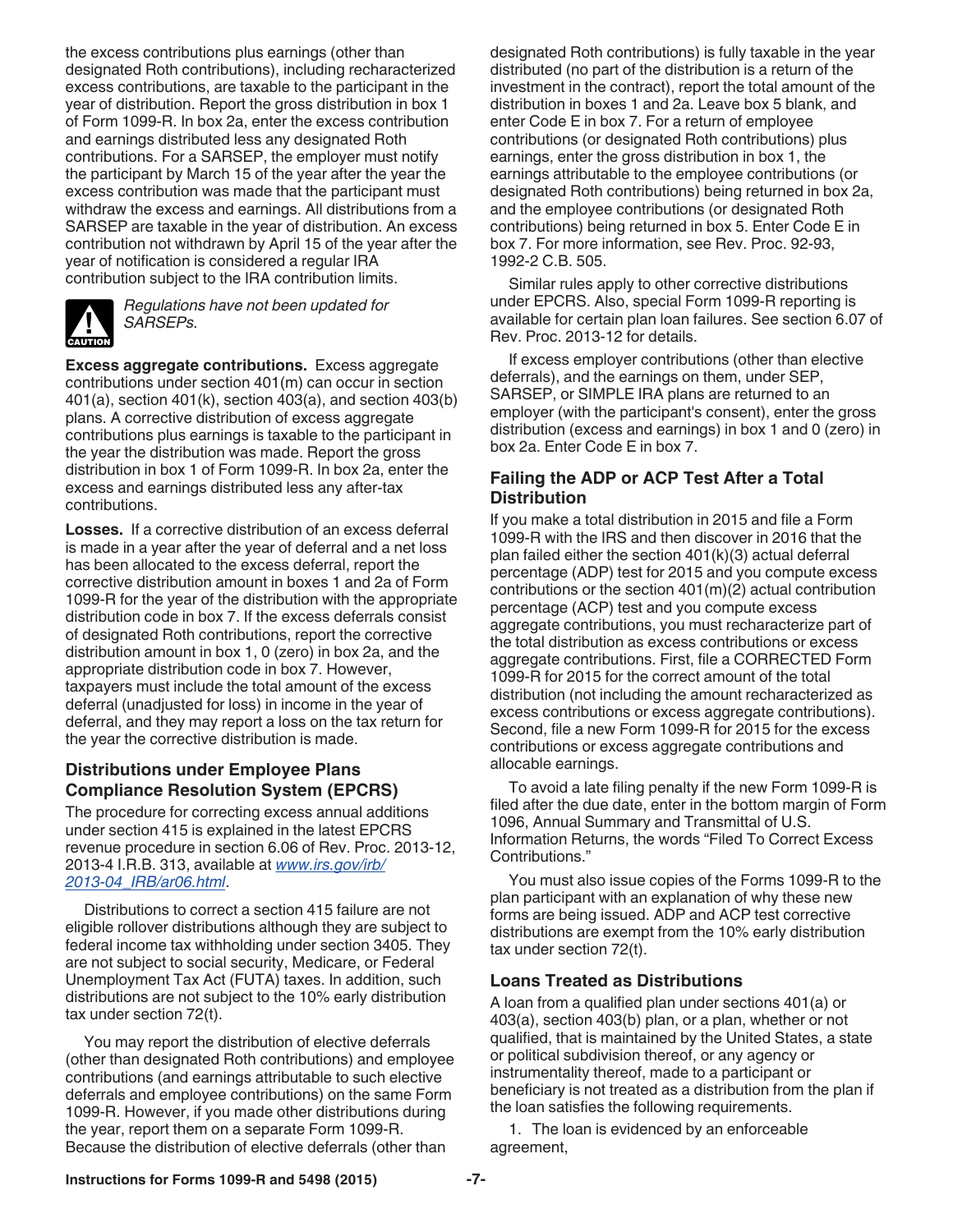<span id="page-7-0"></span>2. The agreement specifies that the loan must be repaid within 5 years, except for a principal residence,

3. The loan must be repaid in substantially level installments (at least quarterly), and

4. The loan amount does not exceed the limits in section  $72(p)(2)(A)$  (maximum limit is equal to the lesser of 50% of the vested account balance or \$50,000).

Certain exceptions, cure periods, and suspension of the repayment schedule may apply.

The loan agreement must specify the amount of the loan, the term of the loan, and the repayment schedule. The agreement may include more than one document.

If a loan fails to satisfy 1, 2, or 3, the balance of the loan is a deemed distribution. The distribution may occur at the time the loan is made or later if the loan is not repaid in accordance with the repayment schedule.

If a loan fails to satisfy 4 at the time the loan is made, the amount that exceeds the amount permitted to be loaned is a deemed distribution.

**Deemed distribution.** If a loan is treated as a deemed distribution, it is reportable on Form 1099-R using the normal taxation rules of section 72, including tax basis rules. The distribution also may be subject to the 10% early distribution tax under section 72(t). It is not eligible to be rolled over to an eligible retirement plan nor is it eligible for the 10-year tax option. On Form 1099-R, complete the appropriate boxes, including boxes 1 and 2a, and enter Code L in box 7. Also, enter Code 1 or Code B, if applicable.

Interest that accrues after the deemed distribution of a loan is not an additional loan, and, therefore, is not reportable on Form 1099-R.

Loans that are treated as deemed distributions or that are actual distributions are subject to federal income tax withholding. If such a distribution occurs after the loan is made, you must withhold only if you distributed cash or property (other than employer securities) at the time of the deemed or actual distribution. See section 72(p), section 72(e)(4)(A), and Regulations section 1.72(p)-1.

**Subsequent repayments.** If a participant makes any cash repayments on a loan that was reported on Form 1099-R as a deemed distribution, the repayments increase the participant's tax basis in the plan as if the repayments were after-tax contributions. However, such repayments are not treated as after-tax contributions for purposes of section  $401(m)$  or  $415(c)(2)(B)$ .

For a deemed distribution that was reported on Form 1099-R but was not repaid, the deemed distribution does not increase the participant's basis.

If a participant's accrued benefit is reduced (offset) to repay a loan, the amount of the account balance that is offset against the loan is an actual distribution. Report it as you would any other actual distribution. Do not enter Code L in box 7.

# **Permissible Withdrawals Under Section 414(w)**

For permissible withdrawals from an eligible automatic contribution arrangement (EACA) under section 414(w):

• The distribution (except to the extent the distribution consists of designated Roth contributions) is included in the employee's gross income in the year distributed;

• Report principal and earnings in boxes 1 and 2a except, in the case of a distribution from a designated Roth account, report only earnings in box 2a;

The distribution is not subject to the 10% additional tax under section 72(t), indicated by reporting Code 2 in box 7; and

The distribution must be elected by the employee no later than 90 days after the first default elective contribution under the EACA, as specified in Regulations section 1.414(w)-1(c)(2).

If the distribution is from a designated Roth account, enter Code B as well as Code 2 in box 7.

# **Corrected Form 1099-R**

If you filed a Form 1099-R with the IRS and later discover that there is an error on it, you must correct it as soon as possible. For example, if you transmit a direct rollover and file a Form 1099-R with the IRS reporting that none of the direct rollover is taxable by entering 0 (zero) in box 2a, and you then discover that part of the direct rollover consists of RMDs under section 401(a)(9), you must file a corrected Form 1099-R reporting the eligible rollover distribution as the direct rollover and file a new Form 1099-R reporting the RMD as if it had been distributed to the participant. See part H in the 2015 General Instructions for Certain Information Returns or Pub. 1220, if filing electronically.

# **Filer**

The payer, trustee, or plan administrator must file Form 1099-R using the same name and employer identification number (EIN) used to deposit any tax withheld and to file Form 945, Annual Return of Withheld Federal Income Tax.

# **Beneficiaries**

If you make a distribution to a beneficiary, trust, or estate, prepare Form 1099-R using the name and TIN of the beneficiary, trust, or estate, not that of the decedent. If there are multiple beneficiaries, report on each Form 1099-R only the amount paid to the beneficiary whose name appears on the Form 1099-R, and enter the percentage in box 9a, if applicable.

**Disclaimers.** A beneficiary may make a qualified disclaimer of all or some of an IRA account balance if the disclaimed amount and income are paid to a new beneficiary or segregated in a separate account. A qualified disclaimer may be made after the beneficiary has previously received the RMD for the year of the decedent's death. For more information, see Rev. Rul. 2005-36, 2005-26 I.R.B. 1368, available at *[www.irs.gov/](http://www.irs.gov/irb/2005-26_IRB/ar11.html) [irb/2005-26\\_IRB/ar11.html](http://www.irs.gov/irb/2005-26_IRB/ar11.html)*.

# **Alternate Payee under a Qualified Domestic Relations Order (QDRO)**

Distributions to an alternate payee who is a spouse or former spouse of the employee under a QDRO are reportable on Form 1099-R using the name and TIN of the alternate payee. If the alternate payee under a QDRO is a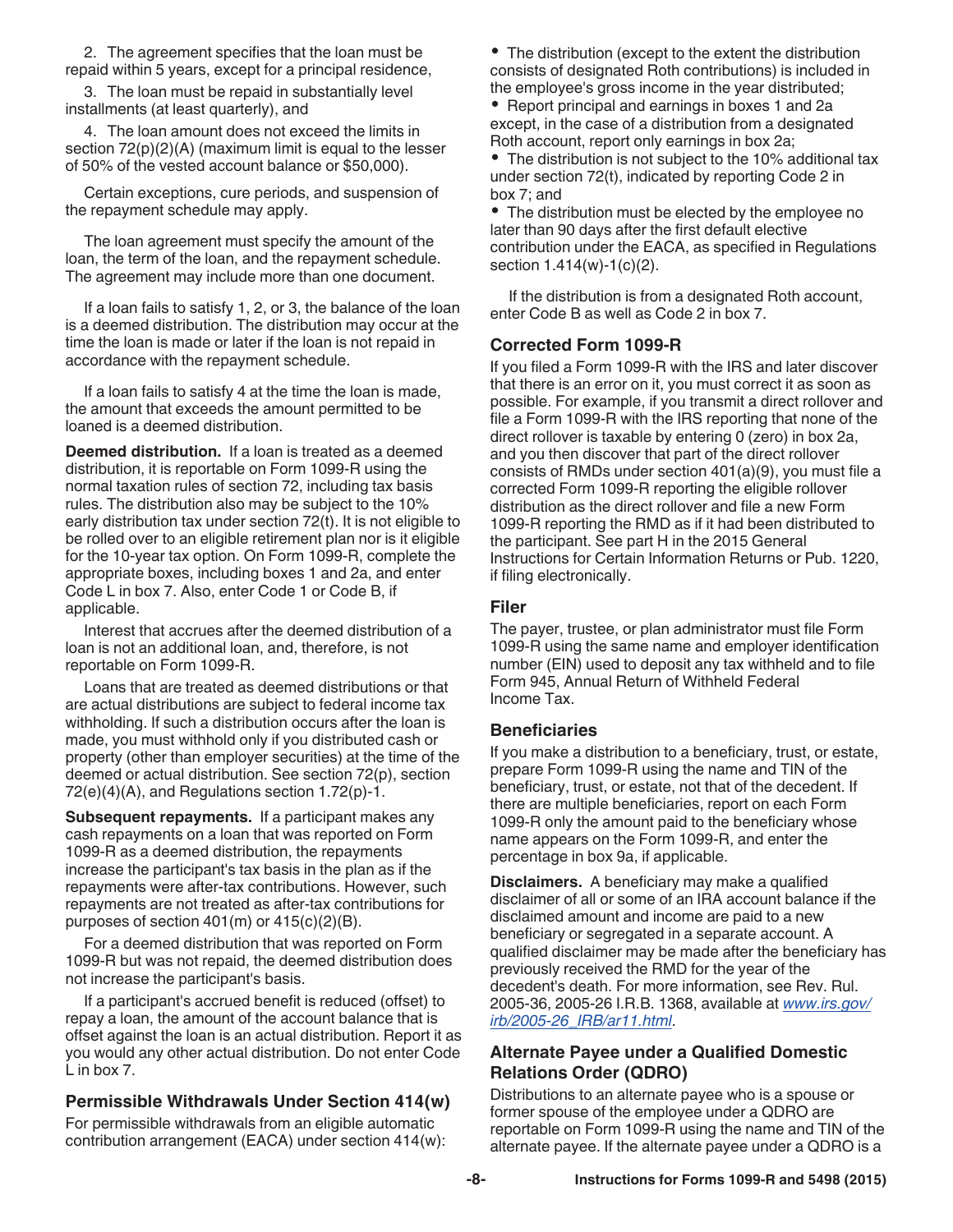<span id="page-8-0"></span>nonspouse, enter the name and TIN of the employee. However, this rule does not apply to IRAs; see *Transfer of an IRA to spouse*, earlier.

# **Nonresident Aliens**

If income tax is withheld under section 3405 on any distribution to a nonresident alien, report the distribution and withholding on Form 1099-R. Also file Form 945 to report the withholding. See the Presumption Rules in part S of the 2015 General Instructions for Certain Information Returns.

However, any payments to a nonresident alien from any trust under section 401(a), any annuity plan under section 403(a), any annuity, custodial account, or retirement income account under section 403(b), or any IRA account under section 408(a) or (b) are subject to withholding under section 1441, unless there is an exception under a tax treaty. Report the distribution and withholding on Form 1042, Annual Withholding Tax Return for U.S. Source Income of Foreign Persons, and Form 1042-S, Foreign Person's U.S. Source Income Subject to Withholding.

For guidance regarding covered expatriates, see Notice 2009-85, 2009-45 I.R.B. 598, available at *[www.irs.gov/irb/2009-45\\_IRB/ar10.html](http://www.irs.gov/irb/2009-45_IRB/ar10.html)*.

# **Statements to Recipients**

If you are required to file Form 1099-R, you must furnish a statement to the recipient. For more information about the requirement to furnish a statement to each recipient, see part M in the 2015 General Instructions for Certain Information Returns.

**Truncating recipient's identification number on payee statements.** Pursuant to Treasury Regulations section 301.6109-4, all filers of Form 1099-R may truncate a recipient's identification number (social security number (SSN), individual taxpayer identification number (ITIN), adoption taxpayer identification number (ATIN), or employer identification number (EIN)) on payee statements. Truncation is not allowed on any documents the filer files with the IRS. See part J in the 2015 General Instructions for Certain Information Returns, for more information.



*Do not enter a negative amount in any box on Form 1099-R.*

# **Account Number**

The account number is required if you have multiple accounts for a recipient for whom you are filing more than one Form 1099-R.

The account number is also required if you are an FFI using this Form 1099-R to report a cash value insurance contract or annuity contract that is a U.S. account held by a specified U.S. person with the FFI to satisfy your chapter 4 requirement to report such a contract.

Additionally, the IRS encourages you to designate an account number for all Forms 1099-R that you file. See part L in the 2015 General Instructions for Certain Information Returns.

# **Box 1. Gross Distribution**

Enter the total amount of the distribution before income tax or other deductions were withheld. Include direct rollovers, IRA direct payments to accepting employer plans, premiums paid by a trustee or custodian for the cost of current life or other insurance protection, including a recharacterization and a Roth IRA conversion. Also include in this box distributions to plan participants from governmental section 457(b) plans. However, in the case of a distribution by a trust representing certificates of deposit (CDs) redeemed early, report the net amount distributed. Also, see *Box 6*, later.

Include in this box the value of U.S. Savings Bonds distributed from a plan. Enter the appropriate taxable amount in box 2a. Furnish a statement to the plan participant showing the value of each bond at the time of distribution. This will provide him or her with the information necessary to figure the interest income on each bond when it is redeemed.

Include in box 1 amounts distributed from a qualified retirement plan for which the recipient elects to pay health insurance premiums under a cafeteria plan or that are paid directly to reimburse medical care expenses incurred by the recipient (see Rev. Rul. 2003-62 on page 1034 of Internal Revenue Bulletin 2003-25 at *[www.irs.gov/pub/irs](http://www.irs.gov/pub/irs-irbs/irb03-25.pdf)[irbs/irb03-25.pdf](http://www.irs.gov/pub/irs-irbs/irb03-25.pdf)*). Also include this amount in box 2a.

Include in box 1 charges or payments for qualified long-term care insurance contracts under combined arrangements. Enter Code W in box 7.

In addition to reporting distributions to beneficiaries of deceased employees, report here any death benefit payments made by employers that are not made as part of a pension, profit-sharing, or retirement plan. Also enter these amounts in box 2a; enter Code 4 in box 7.



*Do not report accelerated death benefits on Form 1099-R. Report them on Form 1099-LTC,*  **Long-Term Care and Accelerated**<br> **CAUTION** 

For section 1035 exchanges that are reportable on Form 1099-R, enter the total value of the contract in box 1, 0 (zero) in box 2a, the total premiums paid in box 5, and Code 6 in box 7.

**Designated Roth account distributions.** If you are making a distribution from a designated Roth account, enter the gross distribution in box 1, the taxable portion of the distribution in box 2a, the basis included in the distributed amount in box 5, any amount allocable to an IRR made within the previous 5 years (unless an exception to section 72(t) applies) in box 10, and the first year of the 5-taxable-year period for determining qualified distributions in box 11. Also, enter the applicable code(s) in box 7.

**Employer securities and other property.** If you distribute employer securities or other property, include in box 1 the FMV of the securities or other property on the date of distribution. If there is a loss, see *Losses*, later.

If you are distributing worthless property only, you are not required to file Form 1099-R. However, you may file and enter 0 (zero) in boxes 1 and 2a and any after-tax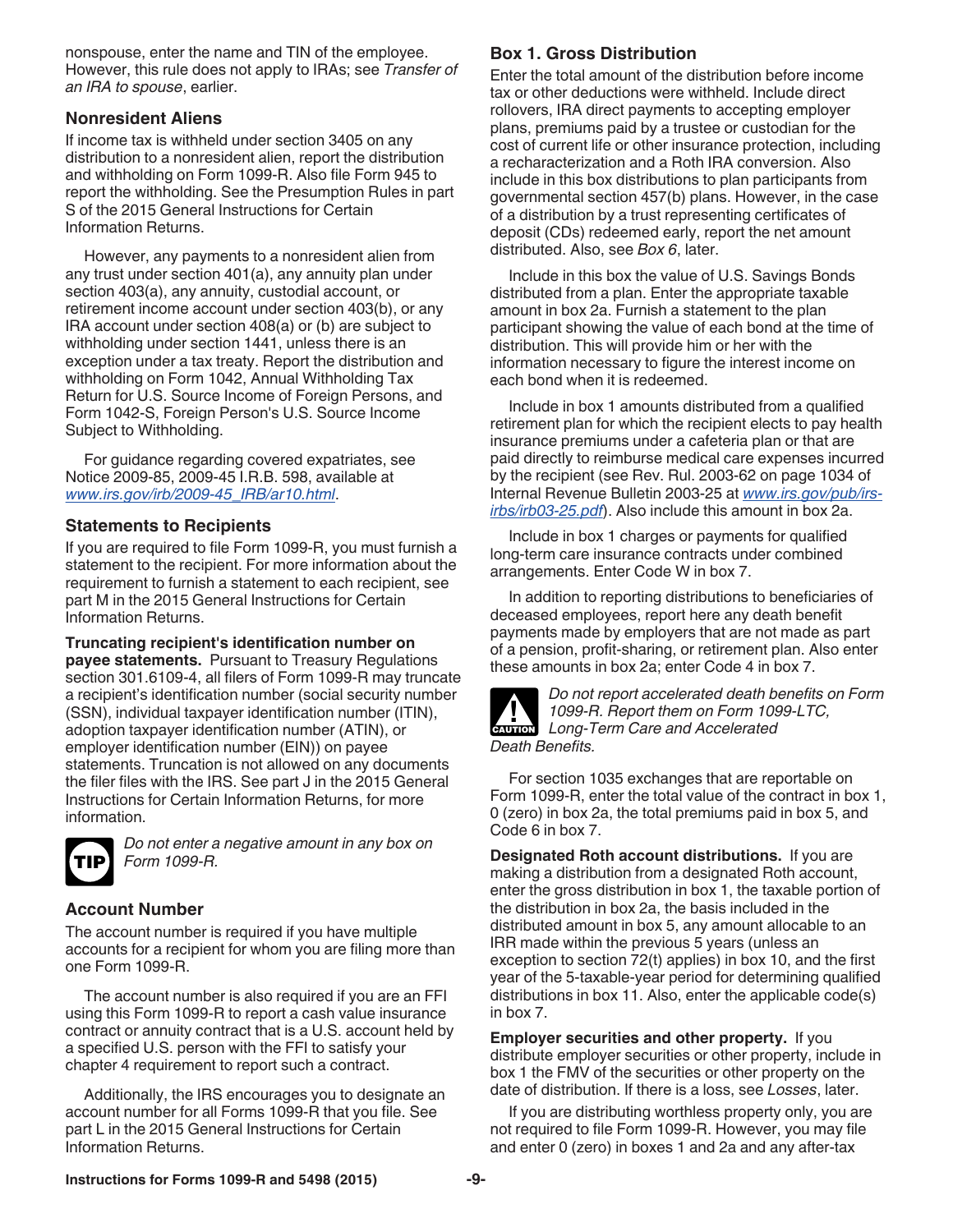<span id="page-9-0"></span>employee contributions or designated Roth contributions in box 5.

**Charitable gift annuities.** If cash or capital gain property is donated in exchange for a charitable gift annuity, report the total amount distributed during the year in box 1. See *Charitable gift annuities* under *Box 3*, later.

**FFIs reporting in a manner similar to section 6047(d).**  If you are a participating FFI electing to report with respect to a cash value insurance contract or annuity contract that is a U.S. account held by a specified U.S. person in a manner similar to section 6047(d), include in box 1 any amount paid under the contract during the reporting period (that is, the calendar year or the year ending on the most recent contract anniversary date).



*Do not report the account balance or value (as of the end of the reporting period) in box 1.*  **Participating FFIs reporting in a manner similar to** *Participating FFIs reporting in a manner similar to* 

*section 6047(d) should check the* Recent Developments *section for Form 1099-R at [www.irs.gov/form1099r](http://www.irs.gov/form1099r) before filing for 2015.*

# **Box 2a. Taxable Amount**

*When determining the taxable amount to be entered in box 2a, do not reduce the taxable*  **and a** entered in box 2a, do not reduce the taxable<br> **CAUTION** amount by any portion of the \$3,000 exclusion for *which the participant may be eligible as a payment of qualified health and long-term care insurance premiums for retired public safety officers under section 402(l).*

Generally, you must enter the taxable amount in box 2a. However, if you are unable to reasonably obtain the data needed to compute the taxable amount, leave this box blank. Do not enter excludable or tax-deferred amounts reportable in boxes 5, 6, and 8. Enter 0 (zero) in box 2a for:

• A direct rollover (other than an IRR) from a qualified plan, a section 403(b) plan, a governmental section 457(b) plan to another such plan or to a traditional IRA;

- A direct rollover from a designated Roth account to a Roth IRA;
- A traditional, SEP, or SIMPLE IRA directly transferred to an accepting employer plan;
- An IRA recharacterization;
- A nontaxable section 1035 exchange of life insurance, annuity, endowment or long-term care insurance contracts; or

A nontaxable charge or payment, for the purchase of a qualified long-term care insurance contract, against the cash value of an annuity contract or the cash surrender value of a life insurance contract.

**Annuity starting date in 1998 or later.** If you made annuity payments from a qualified plan under section 401(a), 403(a), or 403(b) and the annuity starting date is in 1998 or later, you must use the simplified method under section  $72(d)(1)$  to figure the taxable amount. Under this method, the expected number of payments you use to figure the taxable amount depends on whether the payments are based on the life of one or more than one person. See Notice 98-2, 1998-1 C.B. 266, and Pub. 575, Pension and Annuity Income, to help you figure the taxable amount to enter in box 2a.

**Annuity starting date after November 18, 1996, and before 1998.** Under the simplified method for figuring the taxable amount, the expected number of payments is based only on the primary annuitant's age on the annuity starting date. See Notice 98-2.

**Annuity starting date before November 19, 1996.** If you properly used the rules in effect before November 19, 1996, for annuities that started before that date, continue to report using those rules. No changes are necessary.

**Corrective distributions.** Enter in box 2a the amount of excess deferrals, excess contributions, or excess aggregate contributions (other than employee contributions or designated Roth contributions). See *Corrective Distributions*, earlier.

**Cost of current life insurance protection.** Include current life insurance protection costs (net premium costs) that were reported in box 1. However, do not report these costs and a distribution on the same Form 1099-R. Use a separate Form 1099-R for each. For the cost of current life insurance protection, enter Code 9 in box 7.

**DVECs.** Include DVEC distributions in this box. Also see *Deductible Voluntary Employee Contributions (DVECs)*, earlier.

**Designated Roth account.** Generally, a distribution from a designated Roth account that is not a qualified distribution is taxable to the recipient under section 402 in the case of a plan qualified under section 401(a), under section 403(b)(1) in the case of a section 403(b) plan, and under section  $457(a)(1)(A)$  in the case of a governmental section 457(b) plan. For purposes of section 72, designated Roth contributions are treated as employer contributions as described in section 72(f)(1) (that is, as includible in the participant's gross income).

**Examples.** Participant A received a nonqualified distribution of \$5,000 from the participant's designated Roth account. Immediately before the distribution, the participant's account balance was \$10,000, consisting of \$9,400 of designated Roth contributions and \$600 of earnings. The taxable amount of the \$5,000 distribution is \$300 (\$600/\$10,000 x \$5,000). The nontaxable portion of the distribution is \$4,700 (\$9,400/\$10,000 x \$5,000). The issuer would report on Form 1099-R:

- $\bullet$ Box 1, \$5,000 as the gross distribution;
- $\bullet$ Box 2a, \$300 as the taxable amount;
- $\bullet$ Box 4,  $$60$  ( $$300 \times 20\%$ ) as the withholding on the earnings portion of the distribution;
- Box 5, \$4,700 as the designated Roth contribution basis (nontaxable amount);
- Box 7, Code B; and
- The first year of the 5-taxable-year period in box 11.

Using the same facts as in the example above, except that the distribution was a direct rollover to a Roth IRA, the issuer would report on Form 1099-R:

- Box 1, \$5,000 as the gross distribution;
- Box 2a, 0 (zero) as the taxable amount;
- Box 4, no entry;
- Box 5, \$4,700 as the designated Roth contribution basis (nontaxable amount);
- Box 7, Code H; and  $\bullet$
- The first year of the 5-taxable-year period in box 11.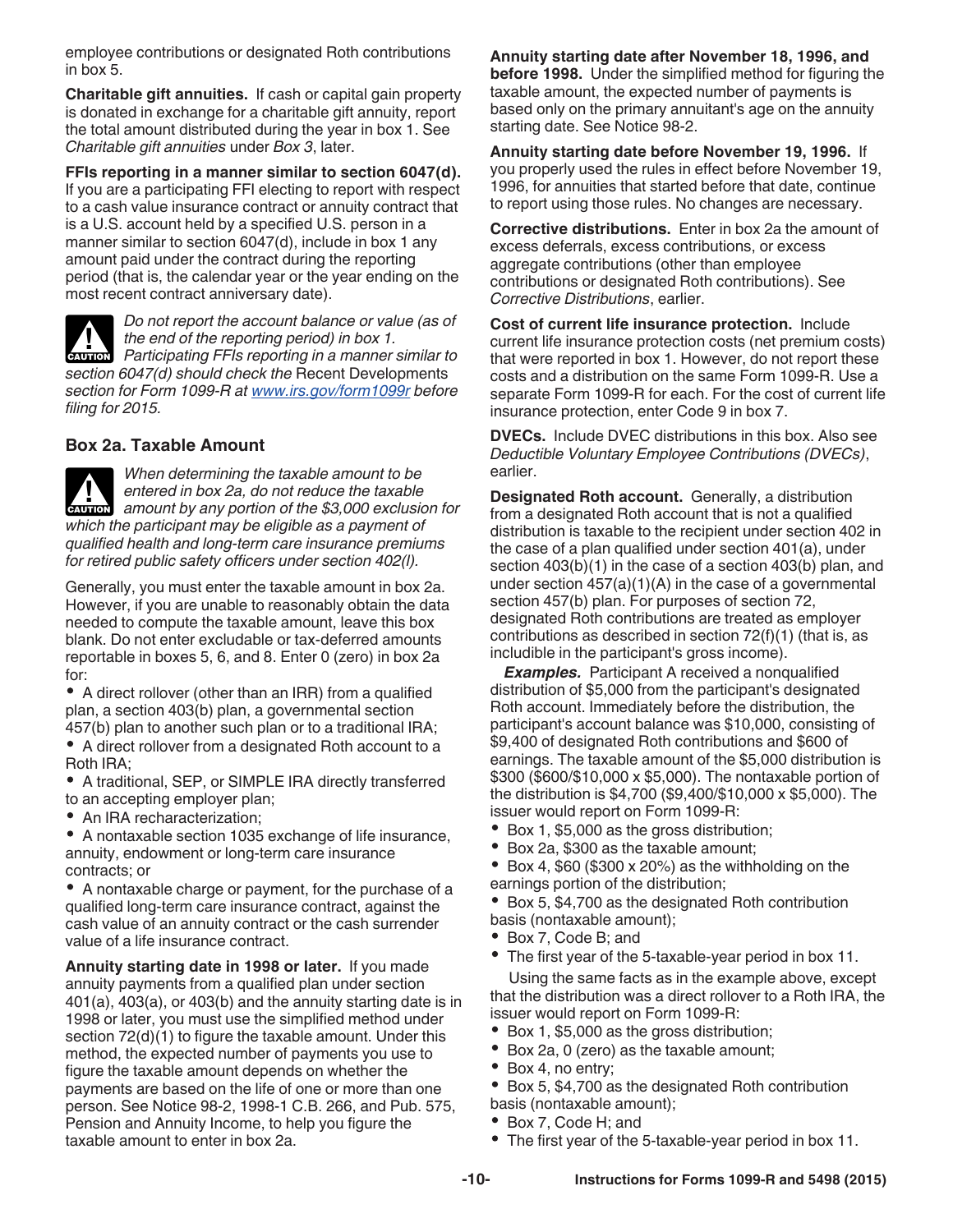<span id="page-10-0"></span>**Losses.** If a distribution is a loss, do not enter a negative amount in this box. For example, if an employee's 401(k) account balance, consisting solely of stock, is distributed but the value is less than the employee's remaining after-tax contributions or designated Roth contributions, enter the value of the stock in box 1, leave box 2a blank, and enter the employee's contributions or designated Roth contributions in box 5.

For a plan with no after-tax contributions or designated Roth contributions, even though the value of the account may have decreased, there is no loss for reporting purposes. Therefore, if there are no employer securities distributed, show the actual cash and/or FMV of property distributed in boxes 1 and 2a, and make no entry in box 5. If only employer securities are distributed, show the FMV of the securities in boxes 1 and 2a and make no entry in box 5 or 6. If both employer securities and cash or other property are distributed, show the actual cash and/or FMV of the property (including employer securities) distributed in box 1, the gross less any NUA on employer securities in box 2a, no entry in box 5, and any NUA in box 6.

**Roth IRA.** For a distribution from a Roth IRA, report the total distribution in box 1 and leave box 2a blank except in the case of an IRA revocation or account closure and a recharacterization, earlier. Use Code J, Q, or T as appropriate in box 7. Use Code 8 or P, if applicable, in box 7 with Code J. Do not combine Code Q or T with any other codes.

However, for the distribution of excess Roth IRA contributions, report the gross distribution in box 1 and only the earnings in box 2a. Enter Code J and Code 8 or P in box 7.

**Roth IRA conversions.** Report the total amount converted from a traditional IRA, SEP IRA, or SIMPLE IRA to a Roth IRA in box 2a. Check the "Taxable amount not determined" box in box 2b. A conversion is considered a distribution and must be reported even if it is with the same trustee and even if the conversion is done by a trustee-to-trustee transfer. When an individual retirement annuity described in section 408(b) is converted to a Roth IRA, the amount that is treated as distributed is the FMV of the annuity contract on the date the annuity contract is converted. This rule also applies when a traditional IRA holds an annuity contract as an account asset and the traditional IRA is converted to a Roth IRA. Determining the FMV of an individual retirement annuity issued by a company regularly engaged in the selling of contracts depends on the timing of the conversion as outlined in Q/ A-14 of Regulations section 1.408A-4.

For a Roth IRA conversion, use Code 2 in box 7 if the box 7.

**Traditional, SEP, or SIMPLE IRA.** Generally, you are not required to compute the taxable amount of a traditional, SEP, or SIMPLE IRA nor designate whether any part of a distribution is a return of basis attributable to nondeductible contributions. Therefore, except as provided below or elsewhere in these instructions, report the total amount distributed from a traditional, SEP, or SIMPLE IRA in box 2a. This will be the same amount

reported in box 1. Check the "Taxable amount not determined" box in box 2b.

• For a distribution by a trust representing CDs redeemed early, report the net amount distributed. Do not include any amount paid for IRA insurance protection in this box.

For a distribution of contributions plus earnings from an IRA before the due date of the return under section 408(d) (4), report the gross distribution in box 1, only the earnings in box 2a, and enter Code 8 or P, whichever is applicable, in box 7. Enter Code 1 or 4 also, if applicable.

For a distribution of excess contributions without earnings after the due date of the individual's return under section 408(d)(5), leave box 2a blank, and check the "Taxable amount not determined" box in box 2b. Use Code 1 or 7 in box 7 depending on the age of the participant.

For an amount in a traditional IRA or a SEP IRA paid directly to an accepting employer plan, or an amount in a SIMPLE IRA paid directly to an accepting employer plan after the 2-year period (see section 72(t)(6)), enter the gross amount in box 1, 0 (zero) in box 2a, and Code G in box 7.

# **Box 2b. Taxable Amount Not Determined**

Enter an "X" in this box if you are unable to reasonably obtain the data needed to compute the taxable amount.

In addition, enter an "X" in this box if you are an FFI reporting in box 1 to satisfy your chapter 4 reporting requirement under the election described in Regulations section 1.1471-4(d)(5)(i)(B).

If you check this box, leave box 2a blank; but see *Traditional, SEP, or SIMPLE IRA,* on this page. Except for IRAs, make every effort to compute the taxable amount.

# **Box 2b. Total Distribution**

Enter an "X" in this box only if the payment shown in box 1 is a total distribution. A total distribution is one or more distributions within 1 tax year in which the entire balance of the account is distributed. If periodic or installment payments are made, mark this box in the year the final payment is made.

# **Box 3. Capital Gain (Included in Box 2a)**

If any amount is taxable as a capital gain, report it in box 3.

participant is under age 59**<sup>1</sup> <sup>2</sup>** or Code 7 if the participant is at least age 59**<sup>1</sup> <sup>2</sup>**. Also check the IRA/SEP/SIMPLE box in **Charitable gift annuities.** Report in box 3 any amount from a charitable gift annuity that is taxable as a capital gain. Report in box 1 the total amount distributed during the year. Report in box 2a the taxable amount. Advise the annuity recipient of any amount in box 3 subject to the 28% rate gain for collectibles and any unrecaptured section 1250 gain. Report in box 5 any nontaxable amount. Enter Code F in box 7. See Regulations section 1.1011-2(c), Example 8.

> **Special rule for participants born before January 2, 1936 (or their beneficiaries).** For lump-sum distributions from qualified plans only, enter the amount in box 2a eligible for the capital gain election under section 1122(h)(3) of the Tax Reform Act of 1986 and section 641(f)(3) of the Economic Growth and Tax Relief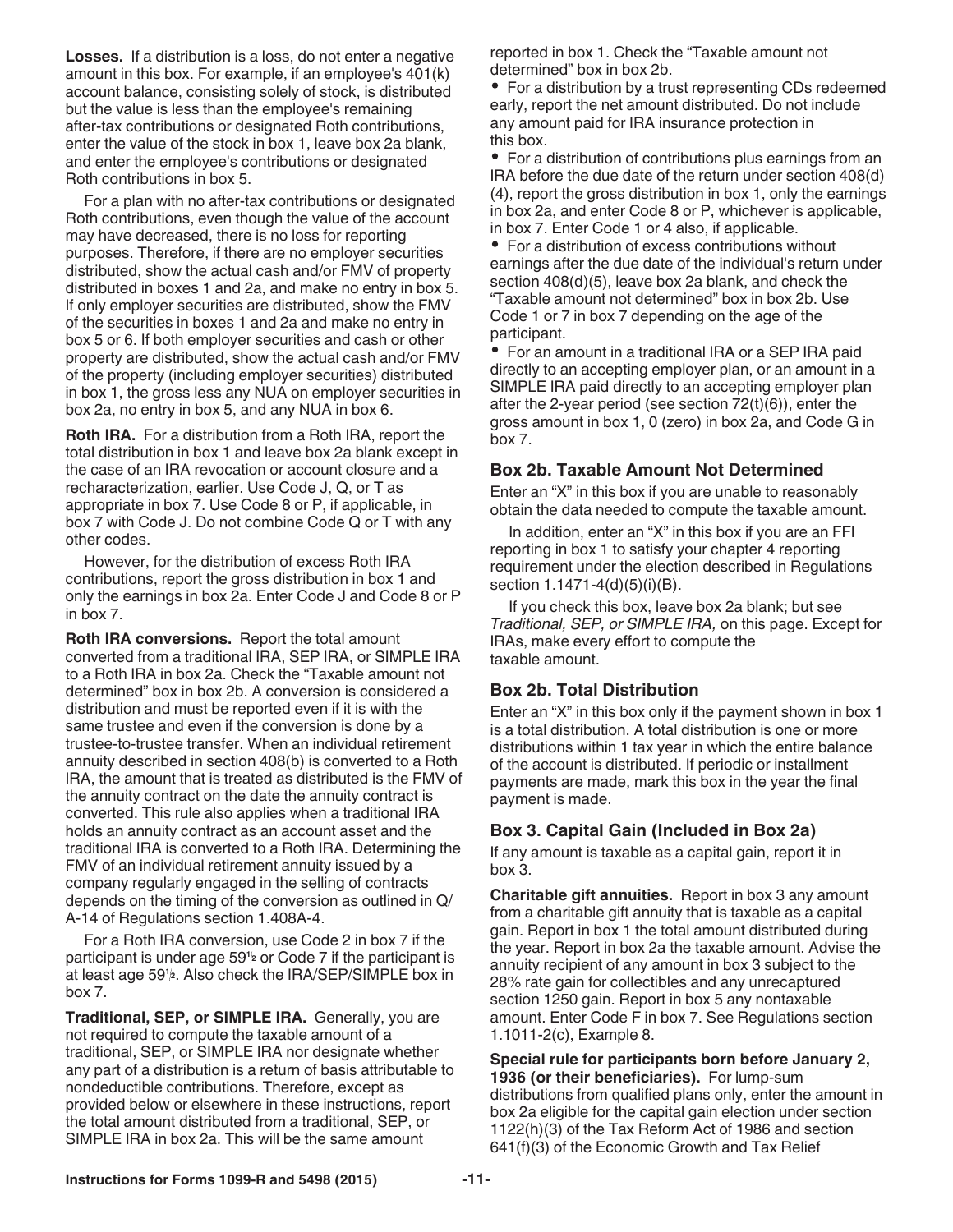<span id="page-11-0"></span>Reconciliation Act of 2001. Enter the full amount eligible for the capital gain election. You should not complete this box for a direct rollover.

To compute the months of an employee's active participation before 1974, count as 12 months any part of a calendar year in which an employee actively participated under the plan; for active participation after 1973, count as 1 month any part of a month in which the employee actively participated under the plan. See the *Example*, below.

Active participation begins with the first month in which an employee became a participant under the plan and ends with the earliest of:

• The month in which the employee received a lump-sum distribution under the plan;

For an employee, other than a self-employed person or owner-employee, the month in which the employee separates from service;

The month in which the employee dies; or

• For a self-employed person or owner-employee, the first month in which the employee becomes disabled within the meaning of section 72(m)(7).

| <b>Method for Computing Amount Eligible for</b><br>Capital Gain Election (See Box 3.)                                                                                                   |             |       |
|-----------------------------------------------------------------------------------------------------------------------------------------------------------------------------------------|-------------|-------|
| <b>Step 1. Total Taxable Amount</b>                                                                                                                                                     |             |       |
| A. Total distribution<br>B. Less:                                                                                                                                                       |             | XXXXX |
| 1. Current actuarial value of any annuity<br>2. Employee contributions or designated Roth<br>contributions (minus any amounts previously<br>distributed that were not includible in the | <b>XXXX</b> |       |
| employee's gross income)<br>3. Net unrealized appreciation in the value of<br>any employer securities that was a part of the                                                            | <b>XXXX</b> |       |
| lump-sum distribution.                                                                                                                                                                  | <b>XXXX</b> |       |
| C. Total of lines 1 through 3                                                                                                                                                           |             | XXXXX |
| D. Total taxable amount. Subtract line C from<br>line A.                                                                                                                                |             | XXXXX |

### **Step 2. Capital Gain**

| Total taxable<br>amount<br>Line D | x | Months of active<br>participation before 1974 | $=$ Capital gain |
|-----------------------------------|---|-----------------------------------------------|------------------|
|                                   |   | Total months of active<br>participation       |                  |

# **Box 4. Federal Income Tax Withheld**

Enter any federal income tax withheld. This withholding under section 3405 is subject to deposit rules and the withholding tax return is Form 945. Backup withholding does not apply. See Pub. 15-A, Employer's Supplemental Tax Guide, and the Instructions for Form 945 for more withholding information.

Even though you may be using Code 1 in box 7 to designate an early distribution subject to the 10%

additional tax specified in section  $72(q)$ , (t), or (v), you are not required to withhold that tax.



*The amount withheld cannot be more than the sum of the cash and the FMV of property (excluding employer securities) received in the distribution. If a distribution consists solely of employer securities and cash (\$200 or less) in lieu of fractional shares, no withholding is required.*

To determine your withholding requirements for any designated distribution under section 3405, you must first determine whether the distribution is an eligible rollover distribution. See *Direct Rollovers*, earlier, for a discussion of eligible rollover distributions. If the distribution is not an eligible rollover distribution, the rules for periodic payments or nonperiodic distributions apply. For purposes of withholding, distributions from any IRA are not eligible rollover distributions.

**Eligible rollover distribution; 20% withholding.** If an eligible rollover distribution is paid directly to an eligible retirement plan in a direct rollover, do not withhold federal income tax. If any part of an eligible rollover distribution is not a direct rollover, you must withhold 20% of the part that is paid to the recipient and includible in gross income. This includes the earnings portion of any nonqualified designated Roth account distribution that is not directly rolled over. The recipient cannot claim exemption from the 20% withholding but may ask to have additional amounts withheld on Form W-4P, Withholding Certificate for Pension or Annuity Payments. If the recipient is not asking that additional amounts be withheld, Form W-4P is not required for an eligible rollover distribution because 20% withholding is mandatory.

Employer securities and plan loan offset amounts that are part of an eligible rollover distribution must be included in the amount multiplied by 20%. However, the actual amount to be withheld cannot be more than the sum of the cash and the FMV of property (excluding employer securities and plan loan offset amounts). For example, if the only part of an eligible rollover distribution that is not a direct rollover is employer securities or a plan loan offset amount, no withholding is required. However, unless otherwise exempt, any cash that is paid in the distribution must be used to satisfy the withholding on the employer securities or plan loan offset amount.

Depending on the type of plan or arrangement, the payer or, in some cases, the plan administrator is required to withhold 20% of eligible rollover distributions from a qualified plan's distributed annuity and on eligible rollover distributions from a governmental section 457(b) plan. For additional information, see section 3405(d) and Regulations sections 35.3405-1T, A-13; and 31.3405(c)-1, Q/A 4 and 5. For governmental section 457(b) plans only, see Notice 2003-20.

Any NUA excludable from gross income under section 402(e)(4) is not included in the amount of any eligible rollover distribution that is subject to 20% withholding.

You are not required to withhold 20% of an eligible rollover distribution that, when aggregated with other eligible rollover distributions made to one person during the year, is less than \$200.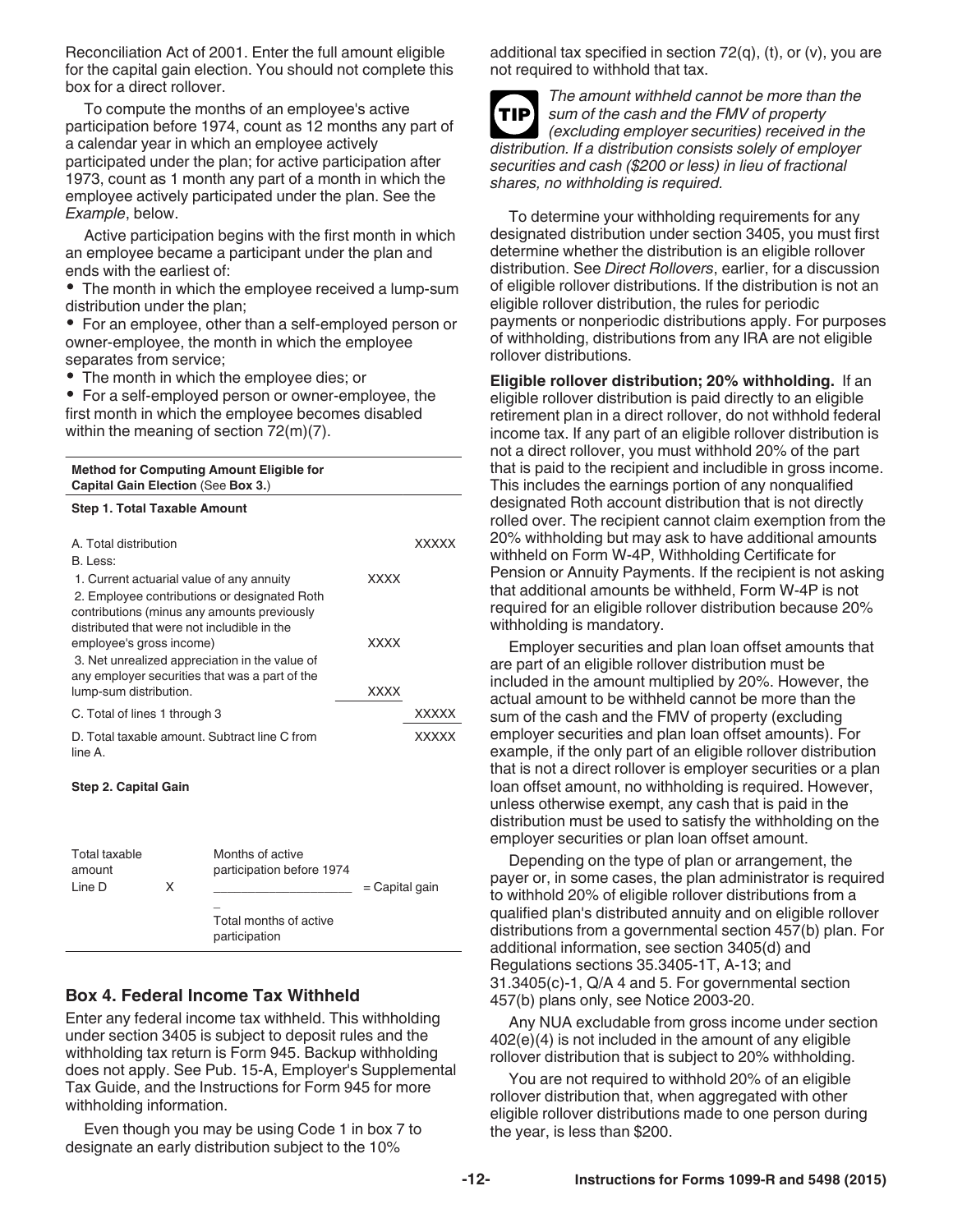<span id="page-12-0"></span>**IRAs.** The 20% withholding does not apply to distributions from any IRA, but withholding does apply to IRAs under the rules for periodic payments and nonperiodic distributions. For withholding, assume that the entire amount of a distribution from an IRA other than a Roth IRA is taxable (except for the distribution of contributions under section 408(d)(4), in which only the earnings are taxable, and section 408(d)(5), as applicable). Generally, Roth IRA distributions are not subject to withholding except on the earnings portion of excess contributions distributed under section 408(d)(4).

An IRA recharacterization is not subject to income tax withholding.

**Periodic payments.** For periodic payments that are not eligible rollover distributions, withhold on the taxable part as though the periodic payments were wages, based on the recipient's Form W-4P. The recipient may request additional withholding on Form W-4P or claim exemption from withholding. If a recipient does not submit a Form W-4P, withhold by treating the recipient as married with three withholding allowances. See Circular E, Employer's Tax Guide (Pub. 15), for wage withholding tables.



*Rather than Form W-4P, military retirees should give you Form W-4, Employee's Withholding Allowance Certificate.*

**Nonperiodic distributions.** Withhold 10% of the taxable part of a nonperiodic distribution that is not an eligible rollover distribution. In most cases, designated distributions from any IRA are treated as nonperiodic distributions subject to withholding at the 10% rate even if the distributions are paid over a periodic basis. See Regulations section 35.3405-1T, Q/A F-15. The recipient may request additional withholding on Form W-4P or claim exemption from withholding.

**Failure to provide TIN.** For periodic payments and nonperiodic distributions, if a payee fails to furnish his or her correct TIN to you in the manner required, or if the IRS notifies you before any distribution that the TIN furnished is incorrect, a payee cannot claim exemption from withholding. For periodic payments, withhold as if the payee was single claiming no withholding allowances. For nonperiodic payments, withhold 10%. Backup withholding does not apply.

# **Box 5. Employee Contributions/Designated Roth Contributions or Insurance Premiums**

Enter the employee's contributions, designated Roth contributions, or insurance premiums that the employee may recover tax free this year (even if they exceed the box 1 amount). The entry in box 5 may include any of the following: (a) designated Roth contributions or contributions actually made on behalf of the employee over the years under the plan that were required to be included in the income of the employee when contributed (after-tax contributions), (b) contributions made by the employer but considered to have been contributed by the employee under section 72(f), (c) the accumulated cost of premiums paid for life insurance protection taxable to the employee in previous years and in the current year under Regulations section 1.72-16 (cost of current life insurance

protection) (only if the life insurance contract itself is distributed), and (d) premiums paid on commercial annuities. Do not include any DVECs, elective deferrals, or any contribution to a retirement plan that was not an after-tax contribution.

Generally, for qualified plans, section 403(b) plans, and nonqualified commercial annuities, enter in box 5 the employee contributions or insurance premiums recovered tax free during the year based on the method you used to determine the taxable amount to be entered in box 2a. On a separate Form 1099-R, include the portion of the employee's basis that has been distributed from a designated Roth account. See the *Examples* in the instructions for box 2a, earlier.

If periodic payments began before 1993, you are not required to, but you are encouraged to, report in box 5.



*If you made periodic payments from a qualified plan and the annuity starting date is after*  plan and the annuity starting date is after<br>November 18, 1996, you must use the simplified *method to figure the tax-free amount each year. See*  Annuity starting date in 1998 or later, *earlier.*

If a total distribution is made, the total employee contributions or insurance premiums available to be recovered tax free must be shown only in box 5. If any previous distributions were made, any amount recovered tax free in prior years must not appear in box 5.

If you are unable to reasonably obtain the data necessary to compute the taxable amount, leave boxes 2a and 5 blank, and check the first box in box 2b.

For more information, see Rev. Proc. 92-86, 1992-2 C.B. 495 and section 72(d).

For reporting charitable gift annuities, see *Charitable gift annuities*, earlier.

# **Box 6. Net Unrealized Appreciation (NUA) in Employer's Securities**

Use this box if a distribution from a qualified plan (except a qualified distribution from a designated Roth account) includes securities of the employer corporation (or a subsidiary or parent corporation) and you can compute the NUA in the employer's securities. Enter all the NUA in employer securities if this is a lump-sum distribution. If this is not a lump-sum distribution, enter only the NUA in employer securities attributable to employee contributions. See Regulations section 1.402(a)-1(b) for the determination of the NUA. Also see Notice 89-25, Q/ A-1, 1989-1 C.B. 662. Include the NUA in box 1 but not in box 2a except in the case of a direct rollover to a Roth IRA (see Notice 2009-75, Q/A 1). You do not have to complete this box for a direct rollover.

# **Box 7. Distribution Code(s)**

Enter an "X" in the IRA/SEP/SIMPLE checkbox if the distribution is from a traditional IRA, SEP IRA, or SIMPLE IRA. Do not check the box for a distribution from a Roth IRA or for an IRA recharacterization.

**Enter the appropriate code(s) in box 7.** Use the *Guide to Distribution Codes*, later, to determine the appropriate code(s) to enter in box 7 for any amounts reported on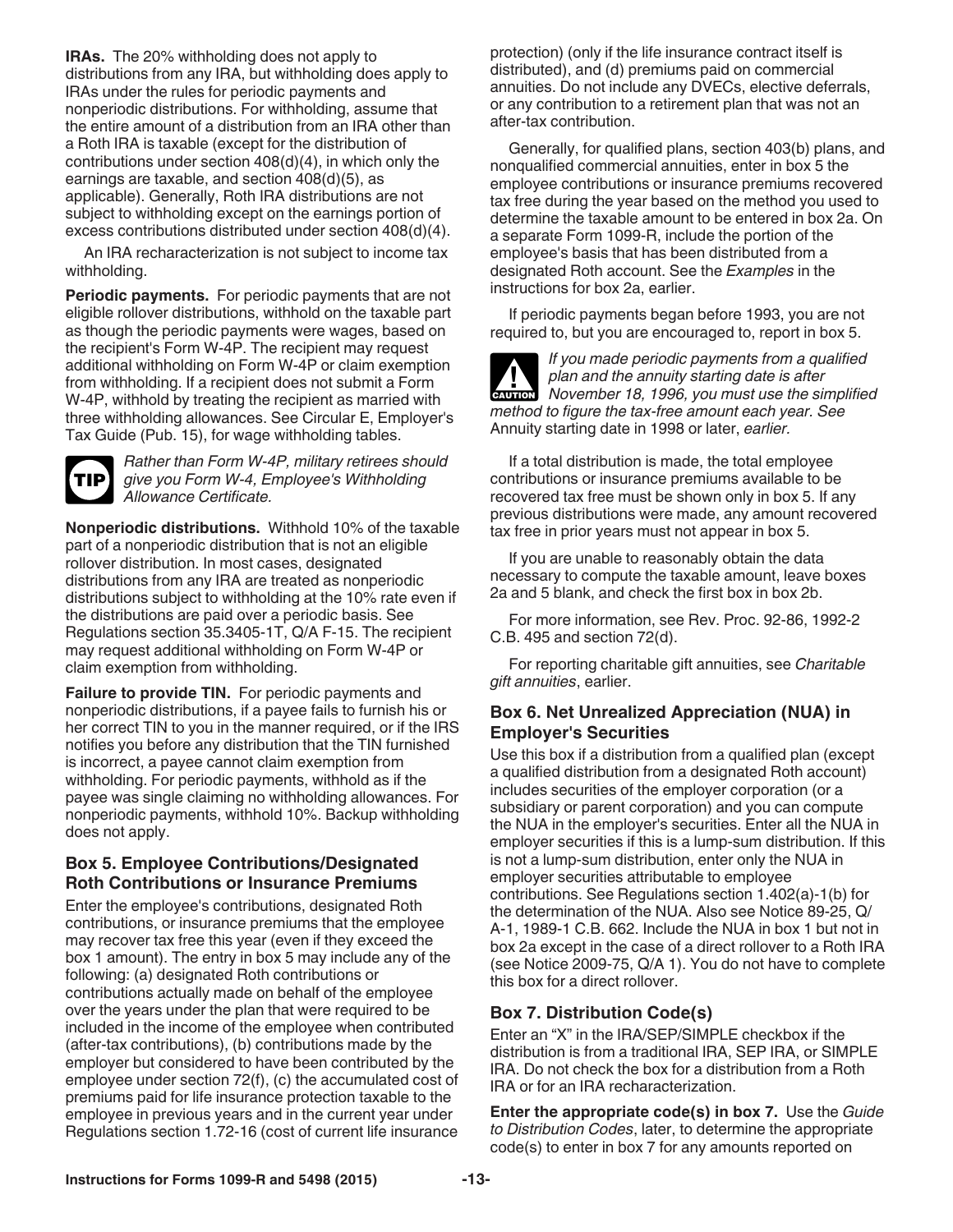<span id="page-13-0"></span>Form 1099-R. Read the codes carefully and enter them accurately because the IRS uses the codes to help determine whether the recipient has properly reported the distribution. If the codes you enter are incorrect, the IRS may improperly propose changes to the recipient's taxes.

When applicable, enter a numeric and an alpha code. For example, when using Code P for a traditional IRA distribution under section 408(d)(4), you must also enter Code 1, if it applies. For a normal distribution from a qualified plan that qualifies for the 10-year tax option, enter Codes 7 and A. For a direct rollover to an IRA or a qualified plan for the surviving spouse of a deceased participant, or on behalf of a nonspouse designated beneficiary, enter Codes 4 and G (Codes 4 and H if from a designated Roth account to a Roth IRA). If two or more distribution codes are not valid combinations, you must file more than one Form 1099-R.

*Enter a maximum of two alpha/numeric codes in box 7. See the* Guide to Distribution Codes*, later, for allowable combinations. Only three numeric for allowable combinations. Only three numeric combinations are permitted on one Form 1099-R: Codes 8 and 1, 8 and 2, or 8 and 4. If two or more other numeric codes are applicable, you must file more than one Form 1099-R. For example, if part of a distribution is premature (Code 1) and part is not (Code 7), file one Form 1099-R for the part to which Code 1 applies and another Form 1099-R for the part to which Code 7 applies. In addition, for the distribution of excess deferrals, parts of the distribution may be taxable in 2 different years. File separate Forms 1099-R using Code 8 or P to indicate the year the amount is taxable.*

Even if the employee/taxpayer is age 59**<sup>1</sup> <sup>2</sup>** or over, use Code 1 if a series of substantially equal periodic payments was modified within 5 years of the date of the first payment (within the meaning of section  $72(q)(3)$  or  $(t)(4)$ ), if you have been reporting distributions in previous years using Code 2.

For example, Mr. B began receiving payments that qualified for the exception for part of a series of substantially equal periodic payments under section 72(t)  $(2)(A)(iv)$  when he was 57. When he was 61, Mr. B modified the payments. Because the payments were modified within 5 years, use Code 1 in the year the payments were modified, even though Mr. B is over 59**<sup>1</sup> 2**.

If you do not know that the taxpayer meets the requirements for substantially equal periodic payments under section  $72(t)(2)(A)(iv)$ , use Code 1 to report the payments.

**CAUTION !**

*For further guidance on what makes a series of substantially equal periodic payments, see Notice 89-25, Q/A-12, as modified by Rev. Rul. 2002-62, 2002-42 I.R.B. 710. Notice 2004-15, 2004-9 I.R.B. 526, available at [www.irs.gov/irb/2004-09\\_IRB/ar09.html,](http://www.irs.gov/irb/2004-09_IRB/ar09.html) allows taxpayers to use one of three methods in Notice 89-25, as modified by Rev. Rul. 2002-62, to determine whether a distribution from a nonqualified annuity is part of a series of substantially equal periodic payments under section 72(q)(2)(D).*

If part of a distribution is paid in a direct rollover and part is not, you must file a separate Form 1099-R for each part showing the appropriate code on each form.

*Governmental section 457(b) plan distributions.*  Generally, a distribution from a governmental section 457(b) plan is not subject to the 10% additional tax under section 72(t). However, an early distribution from a governmental section 457(b) plan of an amount that is attributable to a rollover from another type of eligible retirement plan or IRA is subject to the additional tax as if the distribution were from a plan described in section 401(a). See section 72(t)(9). If the distribution consists solely of amounts that are not attributable to such a rollover, enter Code 2 in box 7. If the distribution consists solely of amounts attributable to such a rollover, then enter the appropriate code in box 7 as if the distribution were from a plan described in section 401(a). If the distribution is made up of amounts from both sources, you must file separate Forms 1099-R for each part of the distribution unless Code 2 would be entered on each form.

# **Box 8. Other**

Enter the current actuarial value of an annuity contract that is part of a lump-sum distribution. Do not include this item in boxes 1 and 2a.

To determine the value of an annuity contract, show the value as an amount equal to the current actuarial value of the annuity contract, reduced by an amount equal to the excess of the employee's contributions over the cash and other property (not including the annuity contract) distributed.

If an annuity contract is part of a multiple recipient lump-sum distribution, enter in box 8, along with the current actuarial value, the percentage of the total annuity contract each Form 1099-R represents.

Also, enter in box 8 the amount of the reduction in the investment (but not below 0 (zero)) against the cash value of an annuity contract or the cash surrender value of a life insurance contract due to charges or payments for qualified long-term care insurance contracts.

# **Box 9a. Your Percentage of Total Distribution**

If this is a total distribution and it is made to more than one person, enter the percentage received by the person whose name appears on Form 1099-R. You need not complete this box for any IRA distributions or for a direct rollover.

# **Box 9b. Total Employee Contributions**

You are not required to enter the total employee contributions or designated Roth contributions in box 9b. However, because this information may be helpful to the recipient, you may choose to report them.

If you choose to report the total employee contributions or designated Roth contributions, do not include any amounts recovered tax free in prior years. For a total distribution, report the total employee contributions or designated Roth contributions in box 5 rather than in box 9b.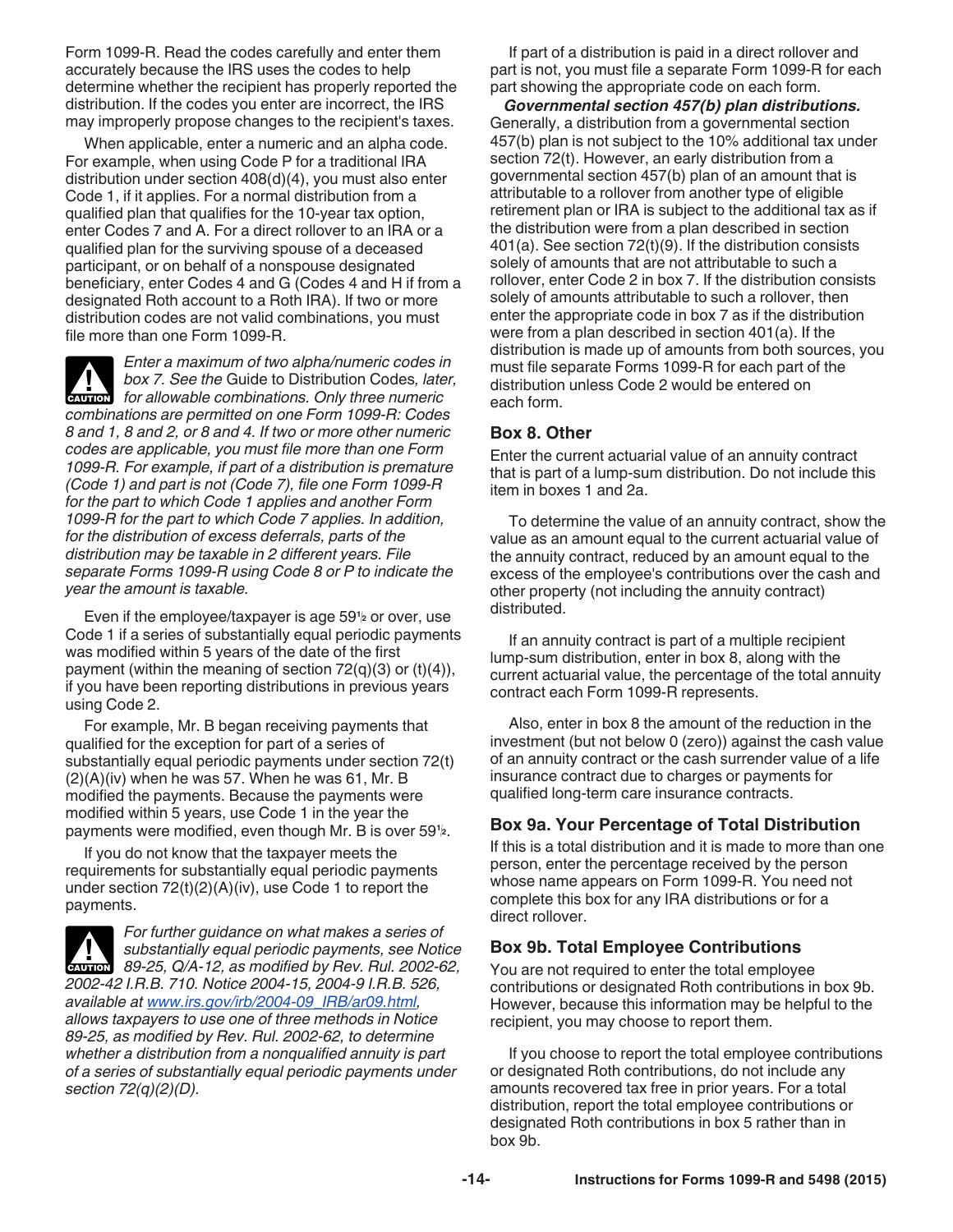# <span id="page-14-0"></span>**Box 10. Amount Allocable to IRR Within 5 Years**

Enter the amount of the distribution allocable to an IRR made within the 5-year period beginning with the first day of the year in which the rollover was made. Do not complete this box if an exception under section 72(t) applies.

For further guidance on determining amounts allocable to an IRR, see Notice 2010-84, Q/A-13.

# **Box 11. 1st Year of Desig. Roth Contrib.**

Enter the first year of the 5-taxable-year period. This is the year in which the designated Roth account was first established by the recipient.

# **Boxes 12–17. State and Local Information**

These boxes and Copies 1 and 2 are provided for your convenience only and need not be completed for the IRS. Use the state and local information boxes to report distributions and taxes for up to two states or localities. Keep the information for each state or locality separated by the broken line. If state or local income tax has been withheld on this distribution, you may enter it in boxes 12 and 15, as appropriate. In box 13, enter the abbreviated name of the state and the payer's state identification number. The state number is the payer's identification number assigned by the individual state. In box 16, enter the name of the locality. In boxes 14 and 17, you may enter the amount of the state or local distribution. Copy 1 may be used to provide information to the state or local tax department. Copy 2 may be used as the recipient's copy in filing a state or local income tax return.

|                                           | <b>Guide to Distribution Codes</b>                                                                                                                                                                                                                                                                                                                                                                                                                                                                                                                                                                                                                                                                                                                                                                                                                                                                                                                                                                                                                                                                                                                                                                                                                                                                                                                                                 |                                     |
|-------------------------------------------|------------------------------------------------------------------------------------------------------------------------------------------------------------------------------------------------------------------------------------------------------------------------------------------------------------------------------------------------------------------------------------------------------------------------------------------------------------------------------------------------------------------------------------------------------------------------------------------------------------------------------------------------------------------------------------------------------------------------------------------------------------------------------------------------------------------------------------------------------------------------------------------------------------------------------------------------------------------------------------------------------------------------------------------------------------------------------------------------------------------------------------------------------------------------------------------------------------------------------------------------------------------------------------------------------------------------------------------------------------------------------------|-------------------------------------|
| <b>Distribution Codes</b>                 | Explanations                                                                                                                                                                                                                                                                                                                                                                                                                                                                                                                                                                                                                                                                                                                                                                                                                                                                                                                                                                                                                                                                                                                                                                                                                                                                                                                                                                       | *Used with code  (if<br>applicable) |
| 1-Early distribution, no known exception. | Use Code 1 only if the participant has not reached age 59 $\frac{1}{2}$ , and you do not know $\vert$ 8, B, D, K, L, or P<br>if any of the exceptions under Code 2, 3, or 4 apply. However, use Code 1 even if<br>the distribution is made for medical expenses, health insurance premiums,<br>qualified higher education expenses, a first-time home purchase, or a qualified<br>reservist distribution under section 72(t)(2)(B), (D), (E), (F), or (G). Code 1 must<br>also be used even if a taxpayer is $591$ or older and he or she modifies a series of<br>substantially equal periodic payments under section 72(q), (t), or (v) prior to the<br>end of the 5-year period which began with the first payment.                                                                                                                                                                                                                                                                                                                                                                                                                                                                                                                                                                                                                                                              |                                     |
| 2-Early distribution, exception applies.  | Use Code 2 only if the participant has not reached age 59 $\frac{1}{2}$ and you know the  8, B, D, K, or P<br>distribution is:<br>A Roth IRA conversion (an IRA converted to a Roth IRA).<br>• A distribution made from a qualified retirement plan or IRA because of an IRS<br>levy under section 6331.<br>$\bullet$ A governmental section 457(b) plan distribution that is not subject to the<br>additional 10% tax. But see Governmental section 457(b) plan distributions,<br>earlier, for information on distributions that may be subject to the 10% additional<br>• A distribution from a qualified retirement plan after separation from service in or  <br>after the year the participant has reached age 55.<br>A distribution from a governmental defined benefit plan to a public safety<br>employee (as defined in $72(t)(10)(B)$ ) after separation from service in or after the<br>year the employee has reached age 50.<br>$\bullet$ A distribution that is part of a series of substantially equal periodic payments as<br>described in section $72(q)$ , (t), (u), or (v).<br>• A distribution that is a permissible withdrawal under an eligible automatic<br>contribution arrangement (EACA).<br>• Any other distribution subject to an exception under section 72(q), (t), (u), or (v) $\vert$<br>that is not required to be reported using Code 1, 3, or 4. |                                     |
|                                           |                                                                                                                                                                                                                                                                                                                                                                                                                                                                                                                                                                                                                                                                                                                                                                                                                                                                                                                                                                                                                                                                                                                                                                                                                                                                                                                                                                                    |                                     |
| 3-Disability.                             | For these purposes, see section 72(m)(7).                                                                                                                                                                                                                                                                                                                                                                                                                                                                                                                                                                                                                                                                                                                                                                                                                                                                                                                                                                                                                                                                                                                                                                                                                                                                                                                                          |                                     |
| 4-Death.                                  | Use Code 4 regardless of the age of the participant to indicate payment to a<br>decedent's beneficiary, including an estate or trust. Also use it for death benefit<br>payments made by an employer but not made as part of a pension, profit-sharing,<br>or retirement plan.                                                                                                                                                                                                                                                                                                                                                                                                                                                                                                                                                                                                                                                                                                                                                                                                                                                                                                                                                                                                                                                                                                      | 8, A, B, D, G, H, K, L, or P        |
| 5-Prohibited transaction.                 | Use Code 5 if there was a prohibited transaction involving the IRA account. Code $\big $ None<br>5 means the account is no longer an IRA.                                                                                                                                                                                                                                                                                                                                                                                                                                                                                                                                                                                                                                                                                                                                                                                                                                                                                                                                                                                                                                                                                                                                                                                                                                          |                                     |
| 6-Section 1035 exchange.                  | Use Code 6 to indicate the tax-free exchange of life insurance, annuity, long-term $\vert W \vert$<br>care insurance, or endowment contracts under section 1035.                                                                                                                                                                                                                                                                                                                                                                                                                                                                                                                                                                                                                                                                                                                                                                                                                                                                                                                                                                                                                                                                                                                                                                                                                   |                                     |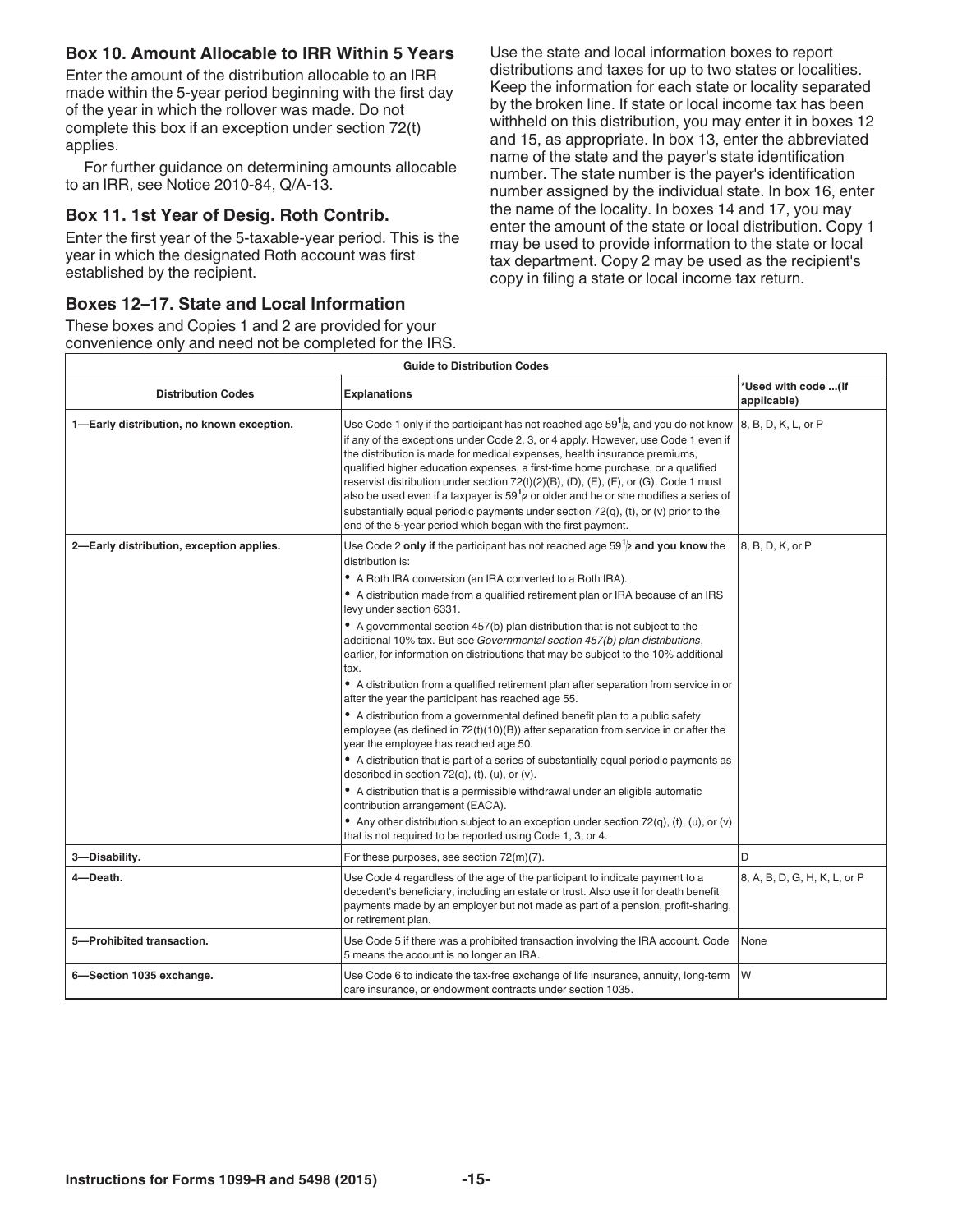<span id="page-15-0"></span>

|                                                                                                                                                     | <b>Guide to Distribution Codes</b>                                                                                                                                                                                                                                                                                                                                                                                                                                                                                                                                                                                                                                                                                                                                                                                                                                                                                                   |                                    |
|-----------------------------------------------------------------------------------------------------------------------------------------------------|--------------------------------------------------------------------------------------------------------------------------------------------------------------------------------------------------------------------------------------------------------------------------------------------------------------------------------------------------------------------------------------------------------------------------------------------------------------------------------------------------------------------------------------------------------------------------------------------------------------------------------------------------------------------------------------------------------------------------------------------------------------------------------------------------------------------------------------------------------------------------------------------------------------------------------------|------------------------------------|
| <b>Distribution Codes</b>                                                                                                                           | Explanations                                                                                                                                                                                                                                                                                                                                                                                                                                                                                                                                                                                                                                                                                                                                                                                                                                                                                                                         | *Used with code (if<br>applicable) |
| 7-Normal distribution.                                                                                                                              | Use Code 7: (a) for a normal distribution from a plan, including a traditional IRA,<br>section $401(k)$ , or section $403(b)$ plan, if the employee/taxpayer is at least age 59<br>$ ^{1}/2$ , (b) for a Roth IRA conversion if the participant is at least age 59 $^{1}/2$ , and (c) to<br>report a distribution from a life insurance, annuity, or endowment contract and for<br>reporting income from a failed life insurance contract under sections 7702(g) and<br>(h). See Rev. Proc. 2008-42, 2008-29 I.R.B. 160, available at www.irs.gov/irb/<br>2008-29_IRB/ar19.html. Generally, use Code 7 if no other code applies. Do not<br>use Code 7 for a Roth IRA.<br>Note: Code 1 must be used even if a taxpayer is $591$ ar older and he or she<br>modifies a series of substantially equal periodic payments under section 72(q),<br>$(t)$ , or (v) prior to the end of the 5-year period which began with the first payment. | A, B, D, or K                      |
| 8-Excess contributions plus earnings/excess<br>deferrals (and/or earnings) taxable in 2015.                                                         | Use Code 8 for an IRA distribution under section 408(d)(4), unless Code P<br>applies. Also use this code for corrective distributions of excess deferrals, excess<br>contributions, and excess aggregate contributions, unless Code P applies. See<br>Corrective Distributions, earlier, and IRA Revocation or Account Closure, earlier,<br>for more information.                                                                                                                                                                                                                                                                                                                                                                                                                                                                                                                                                                    | 1, 2, 4, B, J, or K                |
| 9-Cost of current life insurance protection.                                                                                                        | Use Code 9 to report premiums paid by a trustee or custodian for current life or   None<br>other insurance protection. See the instructions for box 2a, earlier, for more<br>information.                                                                                                                                                                                                                                                                                                                                                                                                                                                                                                                                                                                                                                                                                                                                            |                                    |
| A-May be eligible for 10-year tax option.                                                                                                           | Use Code A only for participants born before January 2, 1936, or their<br>beneficiaries to indicate the distribution may be eligible for the 10-year tax option<br>method of computing the tax on lump-sum distributions (on Form 4972, Tax on<br>Lump-Sum Distributions). To determine whether the distribution may be eligible<br>for the tax option, you need not consider whether the recipient used this method<br>(or capital gain treatment) in the past.                                                                                                                                                                                                                                                                                                                                                                                                                                                                     | $4$ or $7$                         |
| <b>B-Designated Roth account distribution.</b>                                                                                                      | Use Code B for a distribution from a designated Roth account. But use Code E<br>for a section 415 distribution under EPCRS (see Code E) or Code H for a direct<br>rollover to a Roth IRA.                                                                                                                                                                                                                                                                                                                                                                                                                                                                                                                                                                                                                                                                                                                                            | 1, 2, 4, 7, 8, G, L, P, or U       |
| D-Annuity payments from nonqualified annuities<br>and distributions from life insurance contracts<br>that may be subject to tax under section 1411. | Use Code D for a distribution from any plan or arrangement not described in<br>sections 401(a), 403(a), 403(b), 408, 408A, or 457(b).                                                                                                                                                                                                                                                                                                                                                                                                                                                                                                                                                                                                                                                                                                                                                                                                | $1, 2, 3, 4,$ or $7$               |
| E-Distributions under Employee Plans<br><b>Compliance Resolution System (EPCRS).</b>                                                                | See Distributions under Employee Plans Compliance Resolution System<br>(EPCRS), earlier.                                                                                                                                                                                                                                                                                                                                                                                                                                                                                                                                                                                                                                                                                                                                                                                                                                             | <b>None</b>                        |
| F-Charitable gift annuity.                                                                                                                          | See Charitable gift annuities, earlier.                                                                                                                                                                                                                                                                                                                                                                                                                                                                                                                                                                                                                                                                                                                                                                                                                                                                                              |                                    |
| G-Direct rollover and direct payment.                                                                                                               | Use Code G for a direct rollover from a qualified plan, a section 403(b) plan or a $\vert 4, B$ , or K<br>governmental section 457(b) plan to an eligible retirement plan (another qualified<br>$\vert$ plan, a section 403(b) plan, a governmental section 457(b) plan, or an IRA). See<br>Direct Rollovers, earlier. Also use Code G for a direct payment from an IRA to an<br>accepting employer plan, and for IRRs that are direct rollovers.<br>Note: Do not use Code G for a direct rollover from a designated Roth account to<br>a Roth IRA. Use Code H.                                                                                                                                                                                                                                                                                                                                                                      |                                    |
| H-Direct rollover of a designated Roth account<br>distribution to a Roth IRA.                                                                       | Use Code H for a direct rollover of a distribution from a designated Roth account<br>to a Roth IRA.                                                                                                                                                                                                                                                                                                                                                                                                                                                                                                                                                                                                                                                                                                                                                                                                                                  |                                    |
| J-Early distribution from a Roth IRA.                                                                                                               | Use Code J for a distribution from a Roth IRA when Code Q or Code T does not $\ 8$ or P<br>apply. But use Code 2 for an IRS levy and Code 5 for a prohibited transaction.                                                                                                                                                                                                                                                                                                                                                                                                                                                                                                                                                                                                                                                                                                                                                            |                                    |
| K-Distribution of IRA assets not having a readily<br>available FMV.                                                                                 | Use Code K to report distributions of IRA assets not having a readily available<br>FMV. These assets may include:<br>$\bullet$ stock, other ownership interest in a corporation, short or long-term debt<br>obligations, not readily tradeable on an established securities market,<br>• ownership interest in a limited liability company (LLC), partnership, trust, or<br>similar entity (unless the interest is traded on an established securities market),<br>• real estate,<br>• option contracts or similar products not offered for trade on an established                                                                                                                                                                                                                                                                                                                                                                  | , 2, 4, 7, 8, or G                 |
|                                                                                                                                                     | option exchange, or<br>• other asset that does not have a readily available FMV.                                                                                                                                                                                                                                                                                                                                                                                                                                                                                                                                                                                                                                                                                                                                                                                                                                                     |                                    |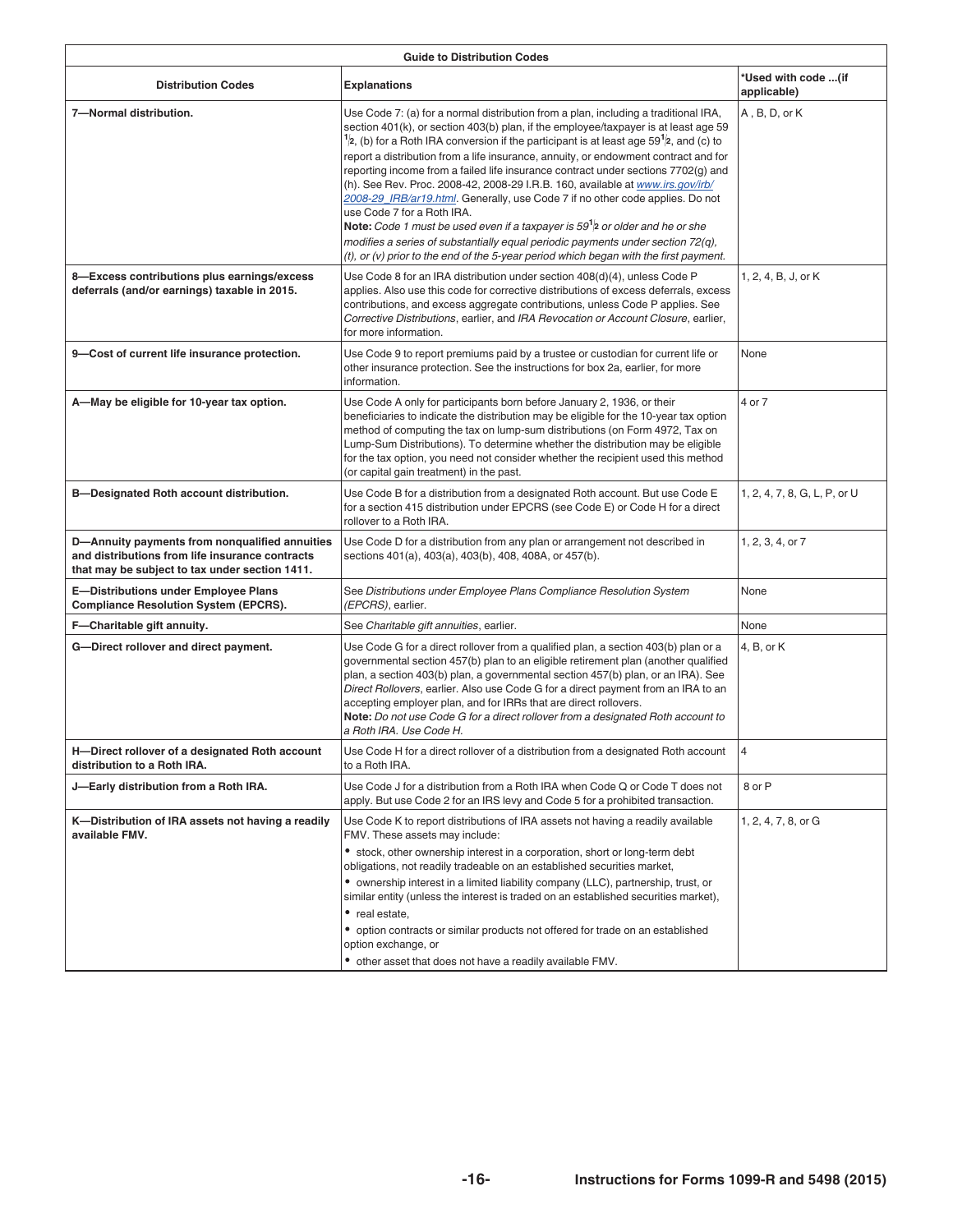<span id="page-16-0"></span>

|                                                                                     | <b>Guide to Distribution Codes</b>                                                                                                                                                                                                                                                                                                                                                                    |                                    |
|-------------------------------------------------------------------------------------|-------------------------------------------------------------------------------------------------------------------------------------------------------------------------------------------------------------------------------------------------------------------------------------------------------------------------------------------------------------------------------------------------------|------------------------------------|
| <b>Distribution Codes</b>                                                           | <b>Explanations</b>                                                                                                                                                                                                                                                                                                                                                                                   | *Used with code (if<br>applicable) |
| L-Loans treated as deemed distributions under<br>section 72(p).                     | Do not use Code L to report a loan offset. See Loans Treated as Distributions,                                                                                                                                                                                                                                                                                                                        | 1, 4, or B                         |
| N-Recharacterized IRA contribution made for<br>2015.                                | Use Code N for a recharacterization of an IRA contribution made for 2015 and<br>recharacterized in 2015 to another type of IRA by a trustee-to-trustee transfer or<br>with the same trustee.                                                                                                                                                                                                          | <b>None</b>                        |
| P-Excess contributions plus earnings/excess<br>deferrals taxable in 2014.           | See the explanation for Code 8. The IRS suggests that anyone using Code P for $\vert$ 1, 2, 4, B, or J<br>the refund of an IRA contribution under section 408(d)(4), including excess Roth<br>IRA contributions, advise payees, at the time the distribution is made, that the<br>earnings are taxable in the year in which the contributions were made.                                              |                                    |
| Q-Qualified distribution from a Roth IRA.                                           | Use Code Q for a distribution from a Roth IRA if you know that the participant<br>meets the 5-year holding period and:<br>• The participant has reached age $59^{1}/2$ ,<br>• The participant died, or<br>• The participant is disabled.<br>Note: If any other code, such as 8 or P, applies, use Code J.                                                                                             | None                               |
| R-Recharacterized IRA contribution made for<br>2014.                                | Use Code R for a recharacterization of an IRA contribution made for 2014 and None<br>recharacterized in 2015 to another type of IRA by a trustee-to-trustee transfer or<br>with the same trustee.                                                                                                                                                                                                     |                                    |
| S-Early distribution from a SIMPLE IRA in the<br>first 2 years, no known exception. | Use Code S only if the distribution is from a SIMPLE IRA in the first 2 years, the None<br>employee/taxpayer has not reached age 59 $1/2$ , and none of the exceptions under<br>section 72(t) are known to apply when the distribution is made. The 2-year period<br>begins on the day contributions are first deposited in the individual's SIMPLE IRA.<br>Do not use Code S if Code 3 or 4 applies. |                                    |
| T-Roth IRA distribution, exception applies.                                         | Use Code T for a distribution from a Roth IRA if you do not know if the 5-year<br>holding period has been met but:<br>• The participant has reached age $591/2$ ,<br>• The participant died, or<br>• The participant is disabled.<br>Note: If any other code, such as 8 or P, applies, use Code J.                                                                                                    | None                               |
| U-Dividends distributed from an ESOP under<br>section 404(k).                       | Use Code U for a distribution of dividends from an employee stock ownership<br>plan (ESOP) under section 404(k). These are not eligible rollover distributions.<br>Note: Do not report dividends paid by the corporation directly to plan participants<br>or their beneficiaries. Continue to report those dividends on Form 1099-DIV.                                                                |                                    |
| long-term care insurance contracts under<br>combined arrangements.                  | W-Charges or payments for purchasing qualified Use Code W for charges or payments for purchasing qualified long-term care<br>insurance contracts under combined arrangements which are excludible under<br>section 72(e)(11) against the cash value of an annuity contract or the cash<br>surrender value of a life insurance contract.                                                               |                                    |
| *See the first Caution for box 7 instructions, earlier.                             |                                                                                                                                                                                                                                                                                                                                                                                                       |                                    |

# **Specific Instructions for Form 5498**

File Form 5498, IRA Contribution Information, with the IRS by May 31, 2016, for each person for whom in 2015 you maintained any individual retirement arrangement (IRA), including a deemed IRA under section 408(q).

An IRA includes all investments under one IRA plan. It is not necessary to file a Form 5498 for each investment under one plan. For example, if a participant has three certificates of deposit (CDs) under one IRA plan, only one Form 5498 is required for all contributions and the fair market values (FMVs) of the CDs under the plan. However, if a participant has established more than one IRA plan with the same trustee, a separate Form 5498 must be filed for each plan.

**Contributions.** You must report contributions to any IRA on Form 5498. See the instructions under boxes 1, 2, 3, 4, 8, 9, 10, 13a, and 14a, later. If no reportable contributions were made for 2015, complete only boxes 5 and 7, and boxes 11, 12a, 12b, 15a, and 15b, if applicable. See *Reporting FMV of certain specified assets*, later.



*You are required to file Form 5498 even if required minimum distributions (RMDs) or other*  **z** *annuity or periodic payments have started.* 

Report contributions to a Kay Bailey Hutchison Spousal IRA under section 219(c) on a separate Form 5498 using the name and taxpayer identification number (TIN) of the spouse.

For contributions made between January 1 and April 18, 2016, trustees and issuers should obtain the participant's designation of the year for which the contributions are made.

**Direct rollovers, transfers, and recharacterizations.**

You must report the receipt of a direct rollover from a qualified plan, section 403(b) plan or governmental section 457(b) plan to an IRA. Report a direct rollover in box 2.

If you receive a direct rollover to a qualified plan, a section 403(b) plan, or a governmental section 457(b) plan, no report is required. For information on direct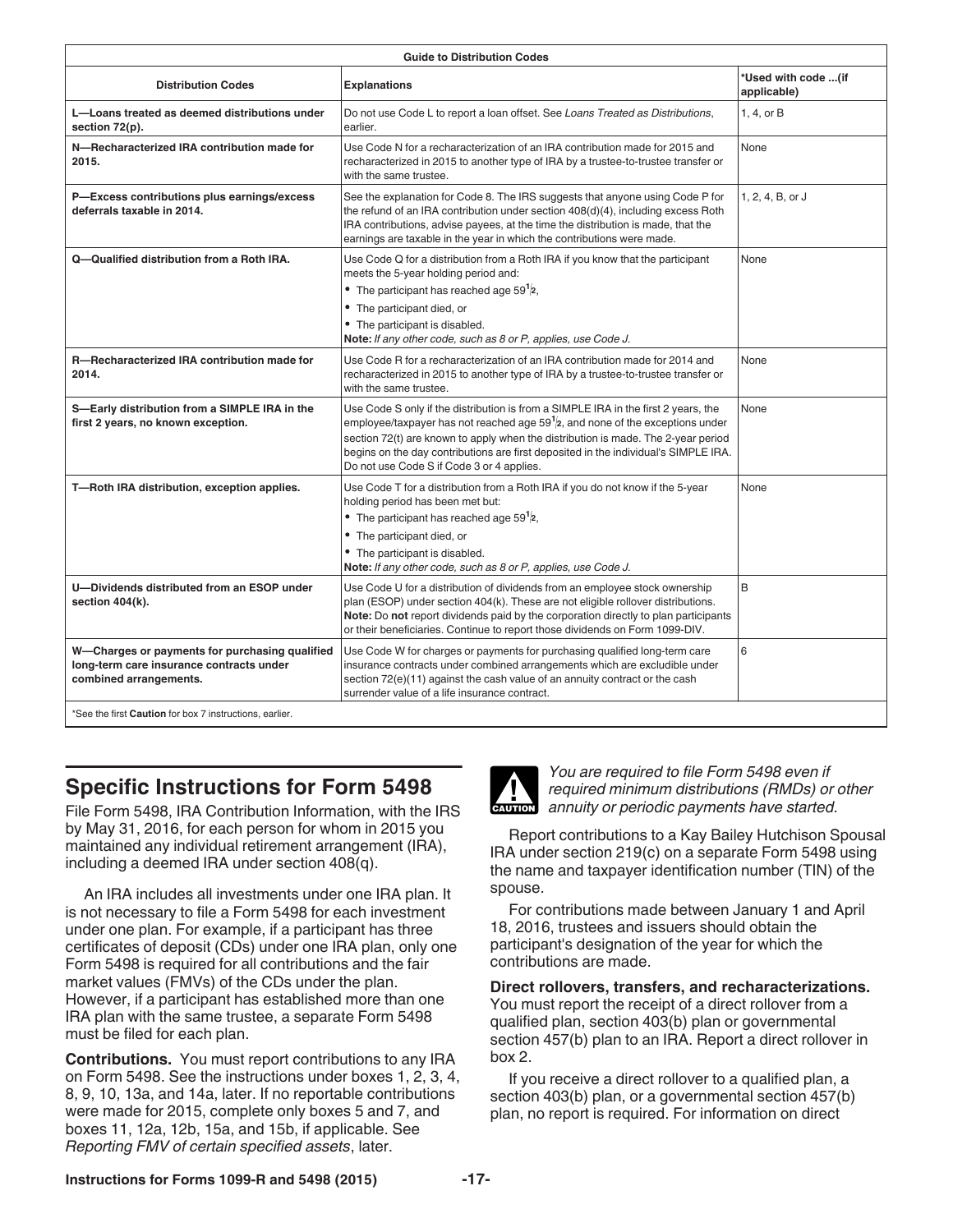<span id="page-17-0"></span>rollovers of eligible rollover distributions, see *Direct Rollovers*, earlier.

If a rollover or trustee-to-trustee transfer is made from a savings incentive match plan for employees (SIMPLE) IRA to an IRA that is not a SIMPLE IRA and the trustee has adequately substantiated information that the participant has not satisfied the 2-year period specified in section 72(t)(6), report the amount as a regular contribution in box 1 even if the amount exceeds \$5,500 (\$6,500 for participants 50 or older).

*Transfers.* Do not report on Form 5498 a direct trustee-to-trustee transfer from (a) a traditional IRA to another traditional IRA or to a simplified employee pension (SEP) IRA, (b) a SIMPLE IRA to another SIMPLE IRA, (c) a SEP IRA to another SEP IRA or to a traditional IRA, or (d) a Roth IRA to another Roth IRA. For reporting purposes, contributions and rollovers do not include these transfers.

*Recharacterizations.* You must report each recharacterization of an IRA contribution. If a participant makes a contribution to an IRA (first IRA) for a year, the participant may choose to recharacterize the contribution by transferring, in a trustee-to-trustee transfer, any part of the contribution (plus earnings) to another IRA (second IRA). The contribution is treated as made to the second IRA (recharacterization). A recharacterization may be made with the same trustee or with another trustee. The trustee of the first IRA must report the amount contributed before the recharacterization as a contribution on Form 5498 and the recharacterization as a distribution on Form 1099-R. The trustee of the second IRA must report the amount received (FMV) in box 4 on Form 5498 and check the type of IRA in box 7.

All recharacterized contributions received by an IRA in the same year must be totaled and reported on one Form 5498 in box 4. You may report the FMV of the account on the same Form 5498 you use to report a recharacterization of an IRA contribution and any other contributions made to the IRA for the year.

**Catch-up contributions.** Participants who are age 50 or older by the end of the year may be eligible to make catch-up IRA contributions or catch-up elective deferral contributions. The annual IRA regular contribution limit of \$5,500 is increased to \$6,500 for participants age 50 or older. Catch-up elective deferral contributions reported on Form 5498 may be made under a salary reduction SEP (SARSEP) or under a SIMPLE IRA plan. For 2015, up to \$5,500 in catch-up elective deferral contributions may be made under a SARSEP, and up to \$2,500 to a SIMPLE IRA plan. For more information on catch-up elective deferral contributions, see Regulations section 1.414(v)-1.

Include any catch-up amounts when reporting contributions for the year in boxes 1, 8, 9, or 10, or for a prior year in box 13a.

**Roth IRA conversions.** You must report the receipt of a conversion from an IRA to a Roth IRA even if the conversion is with the same trustee. Report the total amount converted from a traditional IRA, SEP IRA, or SIMPLE IRA to a Roth IRA in box 3.

**IRA revocation or account closure.** If a traditional IRA, Roth IRA, or SIMPLE IRA is revoked during its first 7 days

(under Regulations section 1.408-6(d)(4)(ii)) or closed at any time by the IRA trustee pursuant to its resignation or such other event mandating the closure of the account, Form 5498 must be filed to report any regular, rollover, IRA conversion, SEP IRA, or SIMPLE IRA contributions to the IRA. For information about reporting a distribution from a revoked or closed IRA, see *IRA Revocation or Account Closure*, earlier.

**Total distribution, no contributions.** Generally, if a total distribution was made from an account during the year and no contributions, including rollovers, recharacterizations, or Roth IRA conversion amounts, were made for that year, you need not file Form 5498 nor furnish the annual statement to reflect that the FMV on December 31 was zero.

**Required minimum distributions (RMDs).** An IRA (other than a Roth IRA) owner/participant must begin taking distributions for each calendar year beginning with the calendar year in which the participant attains age 70**<sup>1</sup> 2**. The distribution for the 70**<sup>1</sup> <sup>2</sup>** year must be made no later than April 1 of the following calendar year; RMDs for any other year must be made no later than December 31 of the year. See Regulations section 1.401(a)(9)-6 for RMDs from annuity contracts.

For each IRA you held as of December 31 of the prior year, if an RMD is required for the year, you must provide a statement to the IRA participant by January 31 regarding the RMD using one of two alternative methods described below. You are not required to use the same method for all IRA participants; you can use Alternative one for some IRA participants and Alternative two for the rest. Under both methods, the statement must inform the participant that you are reporting to the IRS that an RMD is required for the year. The statement can be provided in conjunction with the statement of the FMV.

If the IRA participant is deceased, and the surviving spouse is the sole beneficiary, special rules apply for RMD reporting. If the surviving spouse elects to treat the IRA as the spouse's own, then report with the surviving spouse as the owner. However, if the surviving spouse does not elect to treat the IRA as the spouse's own, then you must continue to treat the surviving spouse as the beneficiary. Until further guidance is issued, no reporting is required for IRAs of deceased participants (except where the surviving spouse elects to treat the IRA as the spouse's own as described above).

*Alternative one.* Under this method, include in the statement the amount of the RMD with respect to the IRA for the calendar year and the date by which the distribution must be made. The amount may be calculated assuming the sole beneficiary of the IRA is not a spouse more than 10 years younger than the participant. Use the value of the account as of December 31 of the prior year to compute the amount. See boxes *11, 12a,* and *12b*, later, for how to report.

*Alternative two.* Under this method, the statement informs the participant that a minimum distribution with respect to the IRA is required for the calendar year and the date by which such amount must be distributed. You must include an offer to furnish the participant with a calculation of the amount of the RMD if requested by the participant.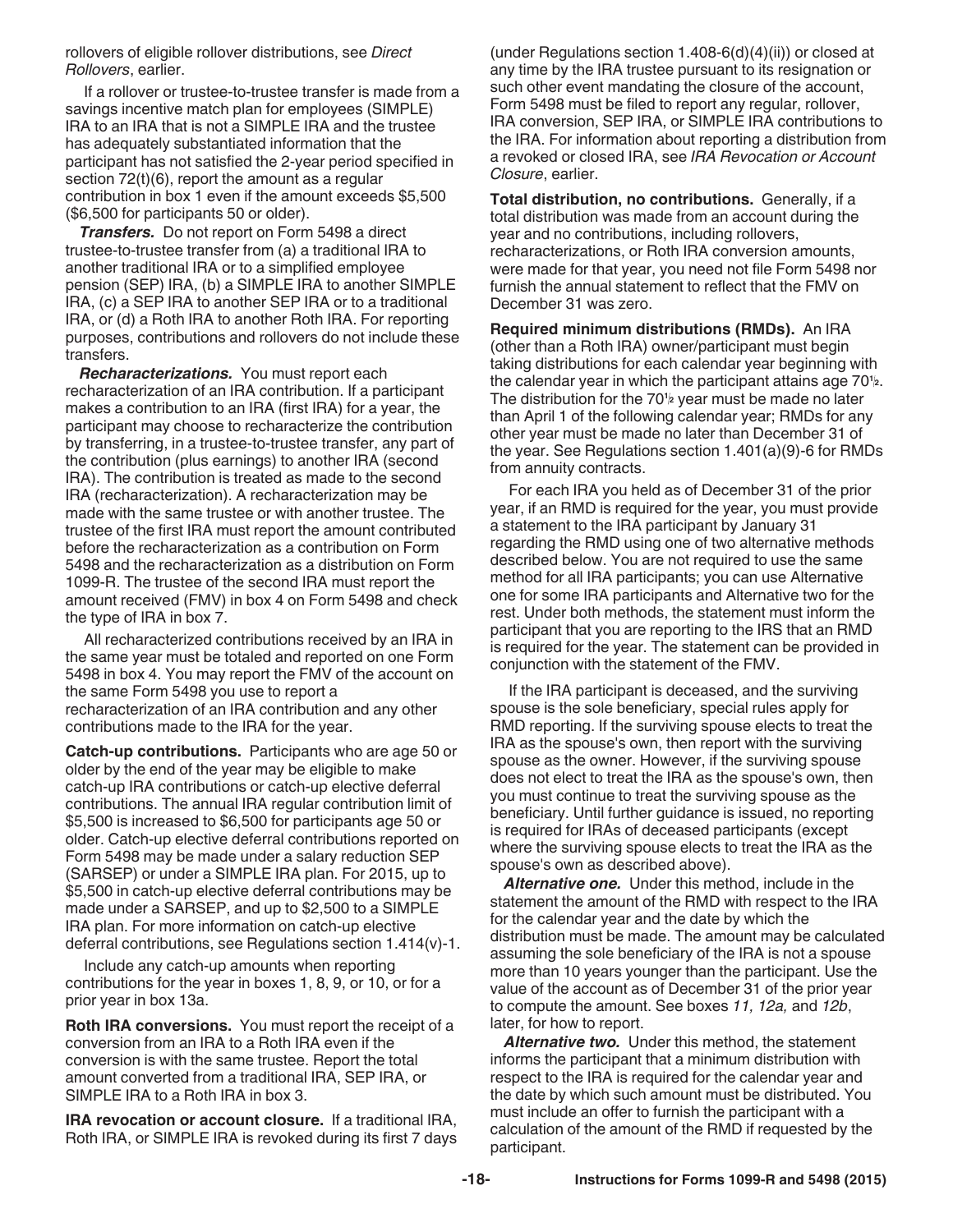<span id="page-18-0"></span>*Electronic filing.* These statements may be furnished electronically using the procedures described in part F of the 2015 General Instructions for Certain Information Returns.

*Reporting to the IRS.* If an RMD is required, check box 11. See page 22. For example, box 11 is checked on the Form 5498 for a 2016 RMD. You are not required to report to the IRS the amount or the date by which the distribution must be made. However, see the *Caution*  following the *Box 11* instructions, later, for reporting RMDs to participants.

For more details, see Notice 2002-27 on page 814 of Internal Revenue Bulletin 2002-18 at *[www.irs.gov/pub/irs](http://www.irs.gov/pub/irs-irbs/irb02-18.pdf)[irbs/irb02-18.pdf](http://www.irs.gov/pub/irs-irbs/irb02-18.pdf)* as clarified by Notice 2003-3 on page 258 of Internal Revenue Bulletin 2003-2 at *[www.irs.gov/pub/irs-irbs/irb03-02.pdf](http://www.irs.gov/pub/irs-irbs/irb03-02.pdf)*.

**Inherited IRAs.** In the year an IRA participant dies, you, as an IRA trustee or issuer, generally must file a Form 5498 and furnish an annual statement for the decedent and a Form 5498 and an annual statement for each nonspouse beneficiary. An IRA holder must be able to identify the source of each IRA he or she holds for purposes of figuring the taxation of a distribution from an IRA. Thus, the decedent's name must be shown on the beneficiary's Form 5498 and annual statement. For example, you may enter "Brian Willow as beneficiary of Joan Maple" or something similar that signifies that the IRA was once owned by Joan Maple. You may abbreviate the word "beneficiary" as, for example, "bene."

For a spouse beneficiary, unless the spouse makes the IRA his or her own, treat the spouse as a nonspouse beneficiary for reporting purposes. If the spouse makes the IRA his or her own, do not report the beneficiary designation on Form 5498 and the annual statement.

An IRA set up to receive a direct rollover for a nonspouse designated beneficiary is treated as an inherited IRA.

*Fair market value (FMV).* On the decedent's Form 5498 and annual statement, you must enter the FMV of the IRA on the date of death in box 5. Or you may choose the alternate reporting method and report the FMV as of the end of the year in which the decedent died. This alternate value will usually be zero because you will be reporting the end-of-year valuation on the beneficiary's Form 5498 and annual statement. The same figure should not be shown on both the beneficiary's and decedent's forms. If you choose to report using the alternate method, you must inform the executor or administrator of the decedent's estate of his or her right to request a date-of-death valuation.

On the beneficiary's Form 5498 and annual statement, the FMV of that beneficiary's share of the IRA as of the end of the year must be shown in box 5. Every year thereafter that the IRA exists, you must file Form 5498 and furnish an annual statement for each beneficiary who has not received a total distribution of his or her share of the IRA showing the FMV at the end of the year and identifying the IRA as described above.

However, if a beneficiary takes a total distribution of his or her share of the IRA in the year of death, you need not file a Form 5498 nor furnish an annual statement for that

beneficiary, but you must still file Form 5498 for the decedent.

If you have no knowledge of the death of an IRA participant until after you are required to file Form 5498 (May 31, 2016), you are not required to file a corrected Form 5498 nor furnish a corrected annual statement. However, you must still provide the date-of-death valuation in a timely manner to the executor or administrator upon request.

In the case of successor beneficiaries, apply the preceding rules by treating the prior beneficiary as the decedent and the successor beneficiary as the beneficiary. Using the example above (Brian Willow as beneficiary of Joan Maple), when that account passes to Brian's successor beneficiary, Maurice Poplar, Form 5498 and the annual statement for Maurice should state "Maurice Poplar as beneficiary of Brian Willow." The final Form 5498 and annual statement for Brian Willow will state "Brian Willow as beneficiary of Joan Maple" and will show the FMV as of the date of Brian's death or year-end valuation, depending on the method chosen.

For more information about the reporting requirements for inherited IRAs, see Rev. Proc. 89-52, 1989-2 C.B. 632.

**Disaster relief reporting.** Special tax law provisions and reporting instructions may apply when the president declares a location to be a major disaster area. To determine the location of and special rules applicable to individual federally declared disaster areas, go to IRS.gov and enter the keyword "disaster" in the upper right hand corner. Then click on "Tax Relief in Disaster Situations." The information provided includes:

A list of the areas for which relief has recently been granted,

News Releases detailing the scope of the relief and any special reporting instructions, and

A link to the Federal Emergency Management Agency's list of federal disaster declarations.

See the instructions for boxes *13a* through *13c* for reporting postponed contributions, later.

**Qualified settlement income.** Qualified settlement income received in connection with the Exxon Valdez litigation may be contributed to a traditional or Roth IRA. See P.L. 110-343, Division C, sec. 504 for contribution limitations and *Box 2. Rollover contributions*, later.

**Special reporting for U.S. Armed Forces in designated combat zones.** A participant who is serving in or in support of the Armed Forces in a designated combat zone or qualified hazardous duty area has an additional period after the normal contribution due date of April 15 to make IRA contributions for a prior year. The period is the time the participant was in the designated zone or area plus at least 180 days. The participant must designate the IRA contribution for a prior year to claim it as a deduction on the income tax return.

Under section 219(f), combat zone compensation that is excluded from gross income under section 112 is treated as includible compensation for purposes of determining IRA contributions.

A qualifying participant is:

• Serving, or has served in a combat zone,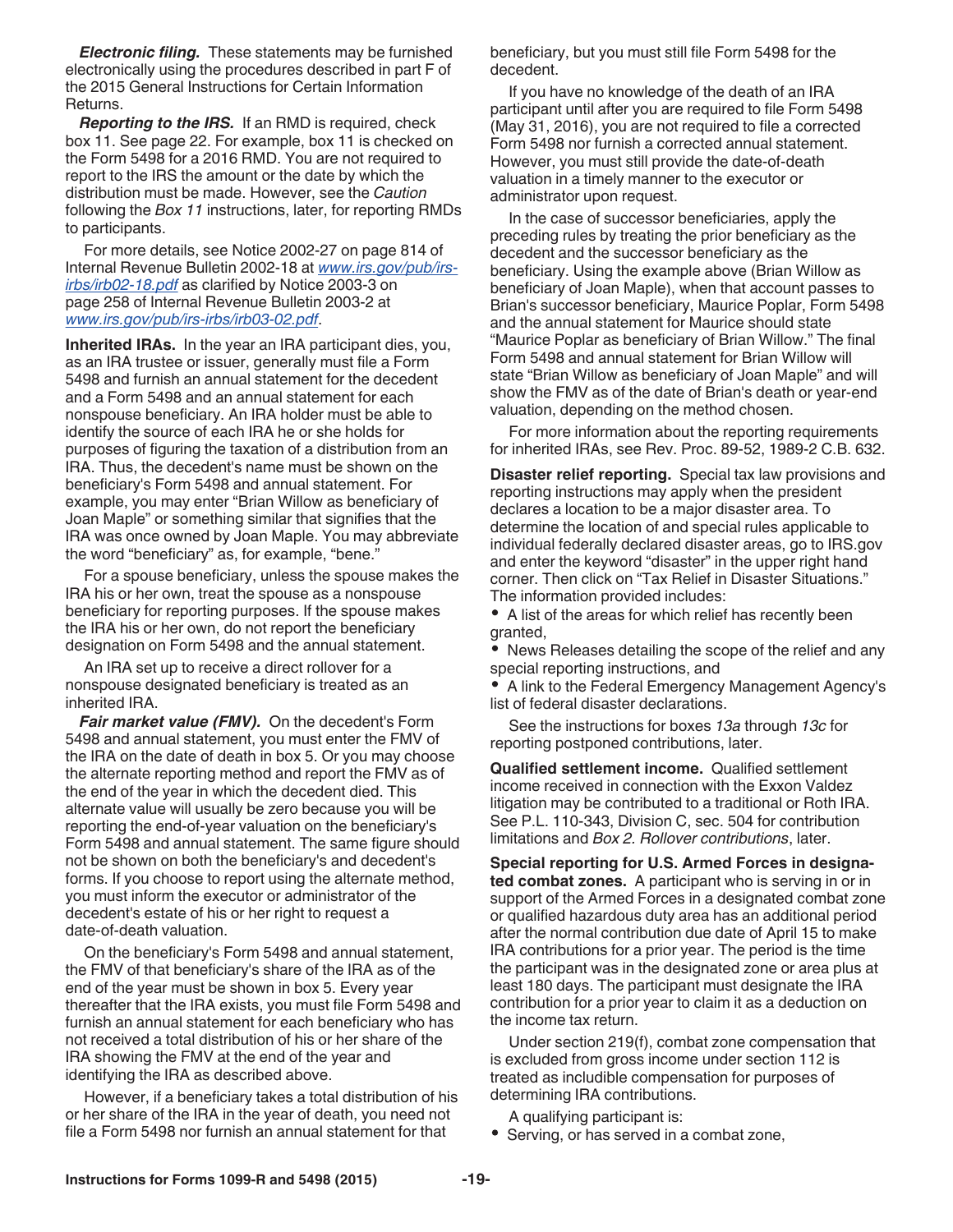<span id="page-19-0"></span>• Serving, or has served in a qualifying hazardous duty area, or

• Serving, or has served in an active direct support area.

If a qualifying participant makes a contribution to an IRA after April 15 and designates the contribution for a prior year, you must report the type of IRA (box 7) and the amount on Form 5498. Report the amount either for (1) the year for which the contribution was made or (2) a subsequent year. See boxes *13a, 13b,* and *13c*, later.

1. If you report the contribution for the year it is made, no special reporting is required. Include the contribution in box 1 or box 10 of an original Form 5498 or of a corrected Form 5498 if an original was previously filed.

2. If you report the contribution on Form 5498 in a subsequent year, you must include the year for which the contribution was made, the amount of the contribution, and one of the following indicators.

a. Use "EO13239" for Afghanistan and those countries in direct support, including Djibouti, Jordan, Kyrgyzstan, Pakistan, Somalia, Syria, Tajikistan, Uzbekistan, Yemen, and the Philippines. For the Philippines only, personnel must be deployed in conjunction with Operation Enduring Freedom supporting military operations in the Afghanistan combat zone.

b. Use "EO12744" for the Arabian Peninsula, including air space and adjacent waters (the Persian Gulf, the Red Sea, the Gulf of Oman, the Gulf of Aden, the portion of the Arabian Sea that lies north of 10 degrees north latitude and west of 68 degrees east longitude, and the total land areas of Iraq, Kuwait, Saudi Arabia, Oman, Bahrain, Qatar, the United Arab Emirates), and Jordan which is in direct support of the Arabian Peninsula.

c. Use "EO13119" or Public Law 106-21 "PL106-21" for the Federal Republic of Yugoslavia (Serbia and Montenegro), Albania, Kosovo, the Adriatic Sea, and the Ionian Sea north of the 39th parallel. (**Note:** the combat zone designation for Montenegro and Kosovo (previously a province within Serbia) under Executive Order 13119 remains in force even though Montenegro and Kosovo became independent nations since EO 13119 was signed.)

*For additions to, or subtractions from, the list of combat zones or qualified hazardous duty areas*  **i**mplemented by executive orders and public **counter** *laws, and direct support areas designated by the Secretary of Defense, after the publication date of these instructions, go to [www.irs.gov/form5498.](http://www.irs.gov/form5498)*

**Example.** For a \$4,000 IRA contribution designated by a participant who served under EO 13239 for the tax year 2012, enter "4000" in box 13a, "2012" in box 13b, and "EO13239" in box 13c only. Make no entry in box 1 or box 10.

*Repayment of qualified reservist distributions.*  Report any repayment of a qualified reservist distribution as described in section 72(t)(2)(G) in boxes 14a (amount) and 14b (with indicator code "QR").

*Military death gratuities and servicemembers' group life insurance (SGLI) payments.* Recipients of military death gratuities and SGLI payments may contribute amounts received to a Roth IRA, up to the

amount of the gratuity or SGLI payment less any amounts contributed to Coverdell ESAs. Report the amount of the rollover contribution in box 2 only. See section 408A(e)(2), and Notice 2010-15, 2010-06 I.R.B. 390, available at *[www.irs.gov/irb/2010-06\\_IRB/ar09.html](http://www.irs.gov/irb/2010-06_IRB/ar09.html)*, for more information on limitations.

*Electronic filers.* You may request an automatic waiver from filing Forms 5498 for combat zone participants by submitting Form 8508, Request for Waiver From Filing Information Returns Electronically. Once you have received the waiver, you may report all Forms 5498 for combat zone participants on paper. Alternatively, you may report contributions made by the normal contribution due date electronically and report the contributions made after the normal contribution due date on paper. You may also report prior year contributions by combat zone participants on a corrected Form 5498 electronically or on paper.

See part F in the 2015 General Instructions for Certain Information Returns for information on how to request a waiver on Form 8508.

**Reporting FMV of certain specified assets.** Assets held in an IRA that are not readily tradable on an established securities market or option exchange, or that do not have a readily available FMV, must be reported at the FMV determined as of December 31, 2015. See the instructions for boxes *15a* and *15b*, later.

**Corrected Form 5498.** If you file a Form 5498 with the IRS and later discover that there is an error on it, you must correct it as soon as possible. See part H in the 2015 General Instructions for Certain Information Returns or Pub. 1220, if filing electronically. For example, if you reported contributions as rollover contributions in box 2, and you later discover that part of the contribution was not eligible to be rolled over and was, therefore, a regular contribution that should have been reported in box 1 (even if the amount exceeds the regular contribution limit), you must file a corrected Form 5498.

**Statements to participants.** If you are required to file Form 5498, you must provide a statement to the participant. By February 1, 2016, you must provide participants with a statement of the December 31, 2015, value of the participant's account and RMD, if applicable. Trustees of SIMPLE IRAs also must provide a statement of the account activity by February 1, 2016. Contribution information for all other types of IRAs must be provided by May 31, 2016. You are not required to provide information to the IRS or to participants as to whether a contribution is deductible or nondeductible. In addition, the participant is not required to tell you whether a contribution is deductible or nondeductible.

If you furnished a statement of the FMV of the account, and RMD if applicable, to the participant by February 1, 2016, and no reportable contributions, including rollovers, recharacterizations, or Roth IRA conversions, were made for 2015, you need not furnish another statement (or Form 5498) to the participant to report zero contributions. However, you must file Form 5498 with the IRS by May 31, 2016, to report the December 31, 2015, FMV of the account and, for years after 2015, the FMV of hard-to-value assets. This rule also applies to beneficiary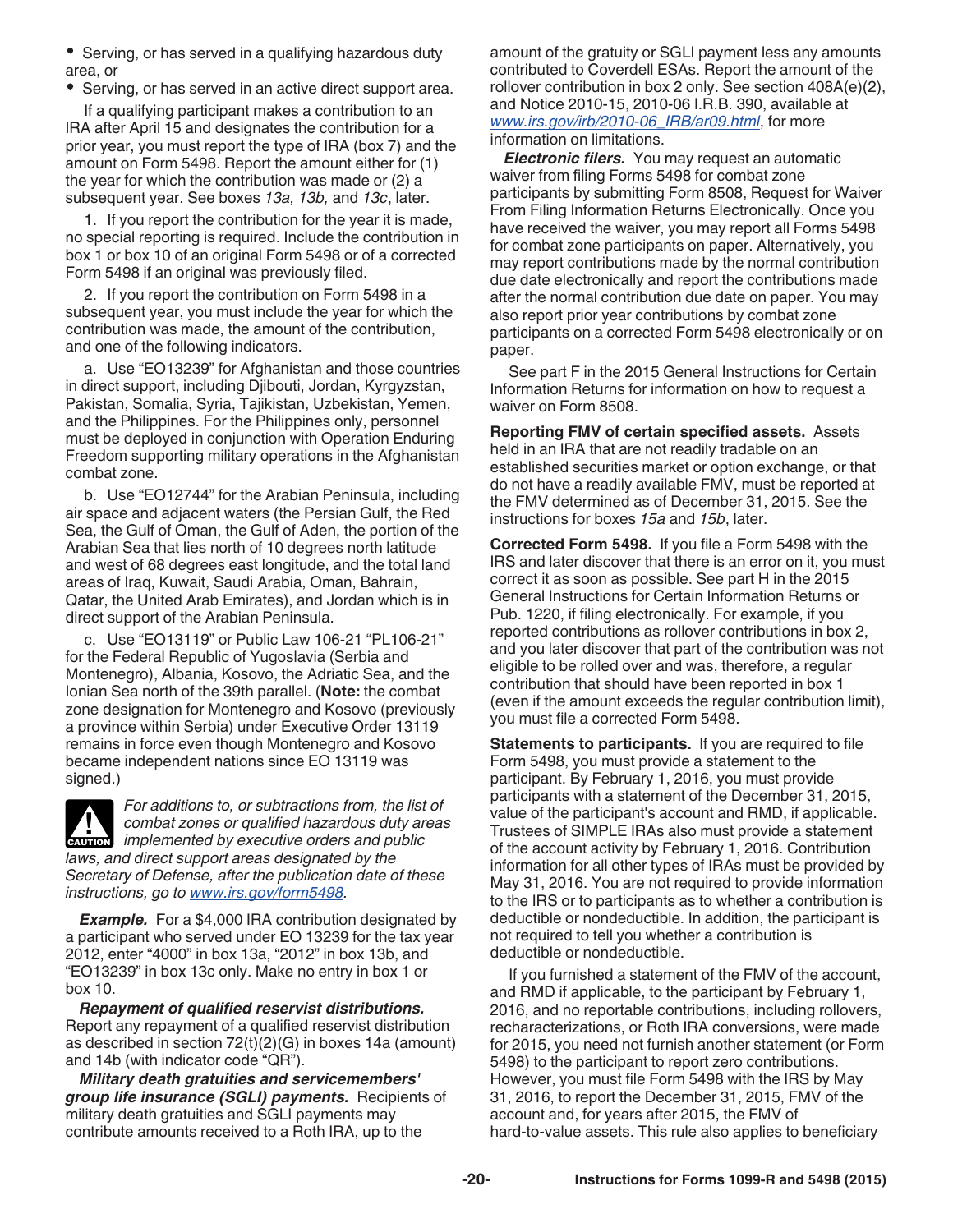<span id="page-20-0"></span>accounts under the inherited IRA rules, earlier. For more information about the requirement to furnish statements to participants, see part M in the 2015 General Instructions for Certain Information Returns.

*If you do not furnish another statement to the participant because no reportable contributions*  **Participant because no reportable contributions**<br>were made for the year, the statement of the FMV *of the account must contain a legend designating which information is being filed with the IRS.*

**Truncating participant's identification number on payee statements.** Pursuant to Treasury Regulations section 301.6109-4, all filers of Form 5498 may truncate a participant's identification number (social security number (SSN), individual taxpayer identification number (ITIN), adoption taxpayer identification number (ATIN), or employer identification number (EIN)) on payee statements. Truncation is not allowed on any documents the filer files with the IRS. See part J in the 2015 General Instructions for Certain Information Returns.

# **Account Number**

The account number is required if you have multiple accounts for a recipient for whom you are filing more than one Form 5498. Additionally, the IRS encourages you to designate an account number for all Forms 5498 that you file. See part L in the 2015 General Instructions for Certain Information Returns.

# **Box 1. IRA Contributions (Other Than Amounts in Boxes 2–4, 8–10, 13a, and 14a)**

Enter contributions to a traditional IRA made in 2015 and through April 18, 2016, designated for 2015.

Report gross contributions, including the amount allocable to the cost of life insurance (see box 6) and including any excess contributions, even if the excess contributions were withdrawn. If an excess contribution is treated as a contribution in a subsequent year under section 219(f)(6), do not report it on Form 5498 for the subsequent year. It has already been reported as a contribution on Form 5498 for the year it was actually contributed.

Also include employee contributions to an IRA under a SEP plan. These are contributions made by the employee, not by the employer, that are treated as regular IRA contributions subject to the 100% of compensation and \$5,500 (\$6,500 for participants 50 or older) limits of section 219. Do not include employer SEP IRA contributions or SARSEP contributions under section 408(k)(6). Instead, include them in box 8.

Also, do not include in box 1 contributions to a SIMPLE IRA (report them in box 9) and a Roth IRA (report them in box 10). In addition, do not include in box 1 rollovers and recharacterizations (report rollovers in box 2 and recharacterizations in box 4), or a Roth IRA conversion amount (report in box 3).

# **Box 2. Rollover Contributions**

Enter any rollover contributions (or contributions treated as rollovers) to any IRA received by you during 2015. These contributions may be any of the following:

A 60-day rollover between IRAs of the same type.

A direct or indirect rollover from a qualified plan, section 403(b) plan or governmental section 457(b) plan.

Any qualified rollover contribution as defined in section 408A(e) from an eligible retirement plan (other than an IRA) to a Roth IRA.

- A military death gratuity.
- An SGLI payment.

Qualified settlement income received in connection with the Exxon Valdez litigation.

Airline payment amounts.

For the rollover of property, enter the FMV of the property on the date you receive it. This value may be different from the value of the property on the date it was distributed to the participant.

For more details, see Pub. 590A.

# **Box 3. Roth IRA Conversion Amount**

Enter the amount converted from a traditional IRA, SEP IRA, or SIMPLE IRA to a Roth IRA during 2015. Do not include a rollover from one Roth IRA to another Roth IRA, or a qualified rollover contribution under section 408A(e) from an eligible retirement plan (other than an IRA) to a Roth IRA. These rollovers are reported in box 2.

# **Box 4. Recharacterized Contributions**

Enter any amounts recharacterized plus earnings from one type of IRA to another.

# **Box 5. Fair Market Value of Account**

Enter the FMV of the account on December 31, 2015. For inherited IRAs, see *Inherited IRAs*, earlier.



*Trustees and custodians are responsible for ensuring that all IRA assets (including those not*  **z** ensuring that all IRA assets (including those not traded on established markets or with otherwise *readily determinable market value) are valued annually at their fair market value.*

# **Box 6. Life Insurance Cost Included in Box 1**

For endowment contracts only, enter the amount included in box 1 allocable to the cost of life insurance.

# **Box 7. Checkboxes**

Check the appropriate box.

**IRA.** Check "IRA" if you are filing Form 5498 to report information about a traditional IRA account.

**SEP.** Check "SEP" if you are filing Form 5498 to report information about a SEP IRA. If you do not know whether the account is a SEP IRA, check the "IRA" box.

**SIMPLE.** Check "SIMPLE" if you are filing Form 5498 to report information about a SIMPLE IRA account. Do not file Form 5498 for a SIMPLE 401(k) plan. See section 408(p).

**Roth IRA.** Check "Roth IRA" if you are filing Form 5498 to report information about a Roth IRA account.

# **Box 8. SEP Contributions**

Enter employer contributions made to a SEP IRA (including salary deferrals under a SARSEP) during 2015 including contributions made in 2015 for 2014, but not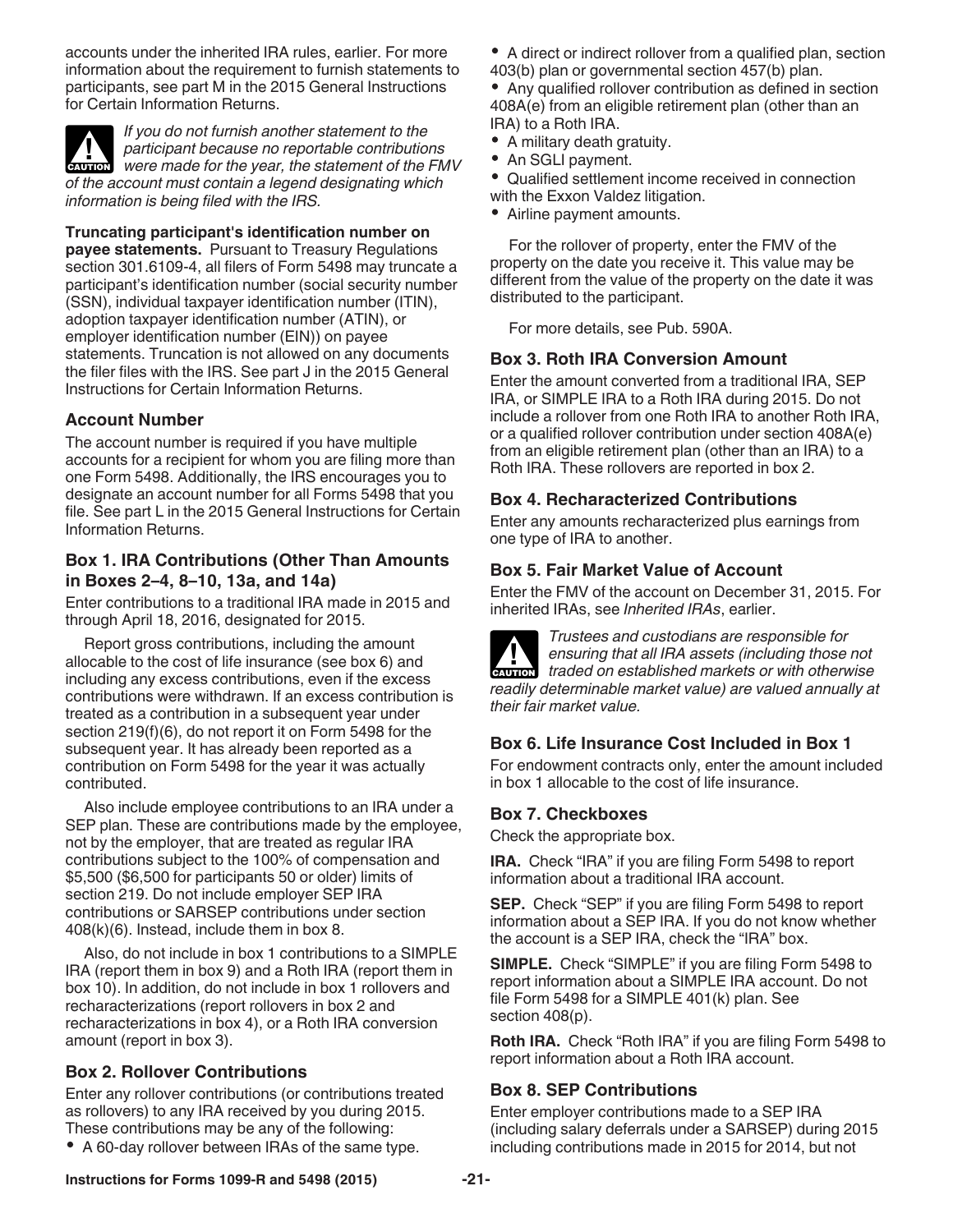<span id="page-21-0"></span>including contributions made in 2016 for 2015. Trustees and issuers are not responsible for reporting the year for which SEP contributions are made. Do not enter employee contributions to an IRA under a SEP plan. Report any employee contributions to an IRA under a SEP plan in box 1. Also include in box 8 SEP contributions made by a self-employed person to his or her own account.

# **Box 9. SIMPLE Contributions**

Enter contributions, including deferrals, made to a SIMPLE IRA during 2015. Trustees and issuers are not responsible for reporting the year for which SIMPLE contributions are made. Do not include contributions to a SIMPLE 401(k) plan.

# **Box 10. Roth IRA Contributions**

Enter any contributions made to a Roth IRA in 2015 and through April 18, 2016, designated for 2015. However, report Roth IRA conversion amounts in box 3. Report a qualified rollover contribution made under section 408A(e) from an eligible retirement plan (other than an IRA) to a Roth IRA in box 2.

# **Box 11. Check if RMD for 2016**

Check the box if the participant must take an RMD for 2016. You are required to check the box for the year in which the IRA participant reaches age 70**<sup>1</sup> <sup>2</sup>** even though the RMD for that year need not be made until April 1 of the following year. Then check the box for each subsequent year an RMD is required to be made.



*Boxes 12a and 12b are provided for your use to report RMD dates and amounts to participants. You may choose to complete these boxes, or*  $\overline{Y}$ 

*continue to provide a separate Form 5498, or a separate statement, to report the information required by*  Alternative one *or* Alternative two, *earlier. To determine the RMD, see the regulations under sections 401(a)(9) and 408(a)(6) and (b)(3).*

# **Box 12a. RMD Date**

Enter the RMD date if you are using Form 5498 to report the additional information. See page 18.

# **Box 12b. RMD Amount**

Enter the RMD amount if you are using Form 5498 to report the additional information under *Alternative one.*  See page 18.

# **Box 13a. Postponed Contribution**

Report the amount of any postponed contribution made in 2015 for a prior year. If contributions were made for more than 1 prior year, each prior year's postponed contribution must be reported on a separate form.

# **Box 13b. Year**

Enter the year for which the postponed contribution in box 13a was made.

# **Box 13c. Code**

Enter the reason the participant made the postponed contribution.

• For participants' service in a combat zone, hazardous duty area, or direct support area, enter the appropriate executive order or public law as defined under *Special reporting for U.S. Armed Forces in designated combat zones*, earlier.

• For participants who are "affected taxpayers," as described in an IRS News Release relating to a federally designated disaster area, enter FD.

# **Box 14a. Repayments**

Enter the amount of any repayment of a qualified reservist distribution or of a designated disaster distribution (for example, a qualified disaster recovery assistance distribution).

# **Box 14b. Code**

Enter QR for the repayment of a qualified reservist distribution, or DD for repayment of a federally designated disaster distribution.

# **Box 15a. FMV of Certain Specified Assets**

Enter the FMV of the investments in the IRA that are specified in the categories identified below.

# **Box 15b. Code(s)**

Enter the code for the type(s) of investments held in the IRA for which the FMV is reported in Box 15a. A maximum of two codes can be entered in box 15b. If more than two codes apply, enter code H.

A — Stock or other ownership interest in a corporation that is not readily tradable on an established securities market.

B — Short or long-term debt obligation that is not traded on an established securities market.

C — Ownership interest in a limited liability company or similar entity (unless the interest is traded on an established securities market).

- **D** Real estate.
- E Ownership interest in a partnership, trust, or similar entity (unless the interest is traded on an established securities market).

• F — Option contract or similar product that is not offered for trade on an established option exchange.

G — Other asset that does not have a readily available FMV.

• H — More than two types of assets (listed in A through G) are held in this IRA.